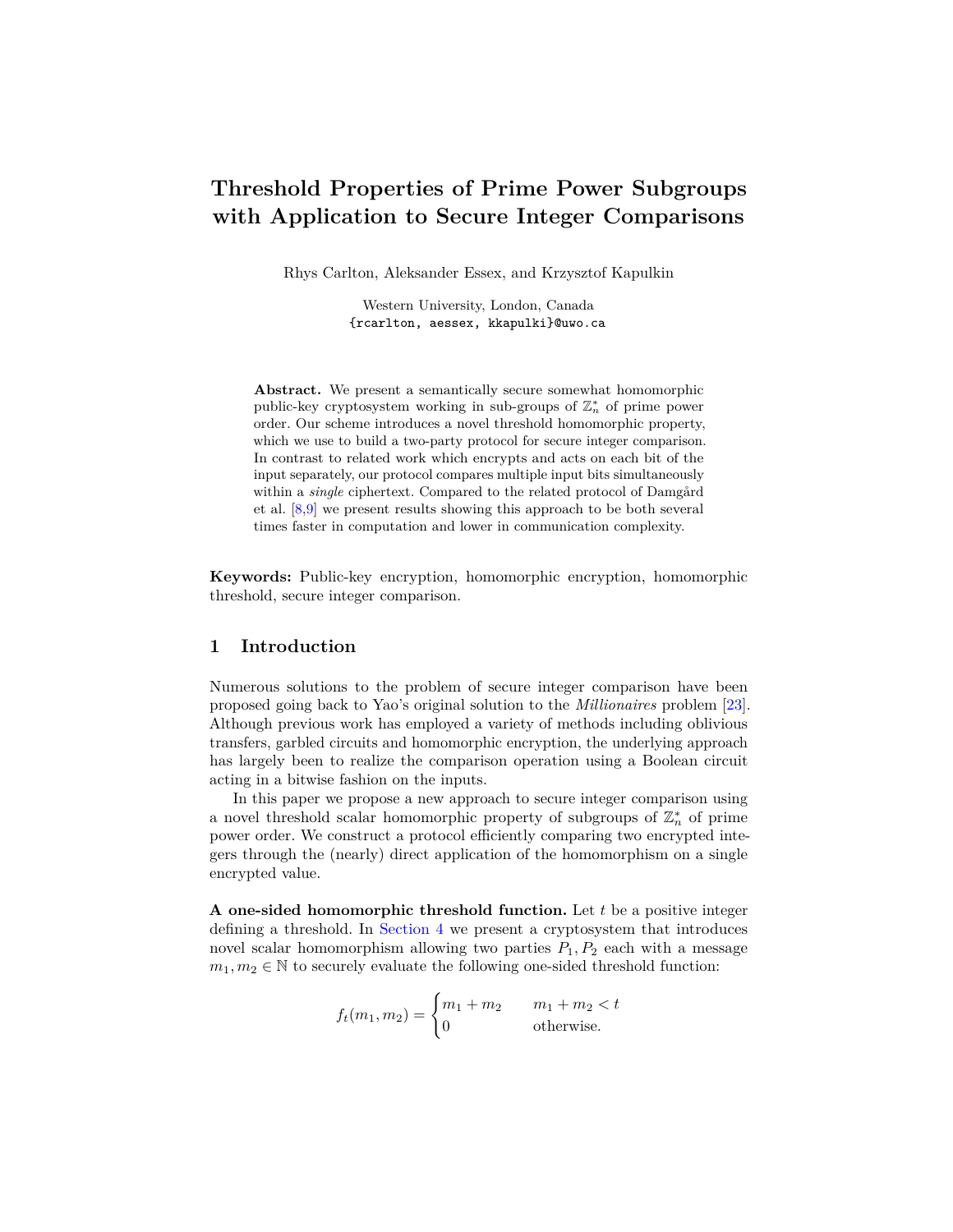Throughout this paper we use the term *threshold* in the context of a cryptosystem which homomorphically computes this threshold function, while noting that the term *threshold homomorphic cryptosystem* is widely used in the literature to refer to the (unrelated) notion of a cryptosystem requiring a threshold of participants to decrypt a ciphertext such as e.g., the threshold cryptosystem of Schoenmakers and Tuyls [\[19\]](#page-19-1).

**Paper Organization.** Related work is described in [Section 2.](#page-1-0) Mathematical preliminaries of the construction are given in [Section 3.](#page-2-0) The encryption scheme is presented in [Section 4](#page-5-0) and the secure comparison protocol is presented in [Section 5.](#page-8-0) A security analysis of the protocol is given in [Section 6](#page-12-0) and [Section 7](#page-14-0) discusses performance of the implementation.

# <span id="page-1-0"></span>**2 Related Work**

*Garbled circuits* are the original construction solving the secure comparison problem [\[23\]](#page-19-0). The approach involves decomposing inputs into their bitwise representation and securely evaluating them in a Boolean circuit. Since that time numerous protocols have focused on improving performance and reducing communication cost [\[15\]](#page-19-2) [\[14\]](#page-19-3) [\[1\]](#page-18-2) [\[5\]](#page-18-3). Recent advances in implementations of oblivious transfers [\[6\]](#page-18-4) have made this approach quite computationally efficient in practice.

Another category of secure computation is the *arithmetic black box model* which seeks to abstract arithmetical operations into ideal reactive functionalities [\[20\]](#page-19-4)[\[17\]](#page-19-5)[\[24\]](#page-19-6). It departs at some level from the garbled circuit model by making invocations of the functionalities sublinear in the bit size of the inputs, but they remain superlinear in bit complexity and can have large constants affecting performance.

The third type of approach uses *homomorphic encryption*. Fishlin [\[10\]](#page-18-5) first introduced this approach using a boolean circuit for a secure comparison of two numbers based on the semantically secure cryptosystem due to Goldwasser and Micali [\[12\]](#page-18-6). Other examples of secure Boolean evaluation of bit-wise encrypted values include the schemes of Blake and Kolesnikov [\[3\]](#page-18-7), Garay et al. [\[11\]](#page-18-8) and Lin et al. [\[16\]](#page-19-7). The approach was later improved by Damgård, Geisler, and Krøigaard (DGK) [\[8,](#page-18-0)[9\]](#page-18-1). A slight improvement to their approach was made by Veugen [\[21](#page-19-8)[,22\]](#page-19-9) utilizing additional cryptosystems such as the one due to Paillier [\[18\]](#page-19-10).

Homomorphic encryption based solutions are typically less computationally efficient than their garbled circuit counterparts. Nevertheless, homomorphic based comparison protocols can be more straightforward to implement, and can offer a lower overall communication cost, which is why new research into faster constructions remains important.

**Related Cryptosystems in**  $\mathbb{Z}_n^*$ **.** The cryptosystem used in the DGK comparison protocol is closely related to that of Groth [\[13\]](#page-19-11). DGK initially used a subgroup of  $\mathbb{Z}_n^*$  of prime order dividing both  $(p-1)$  and  $(q-1)$ , but a correction was made [\[9\]](#page-18-1) when it was realized this value was leaked by the public key.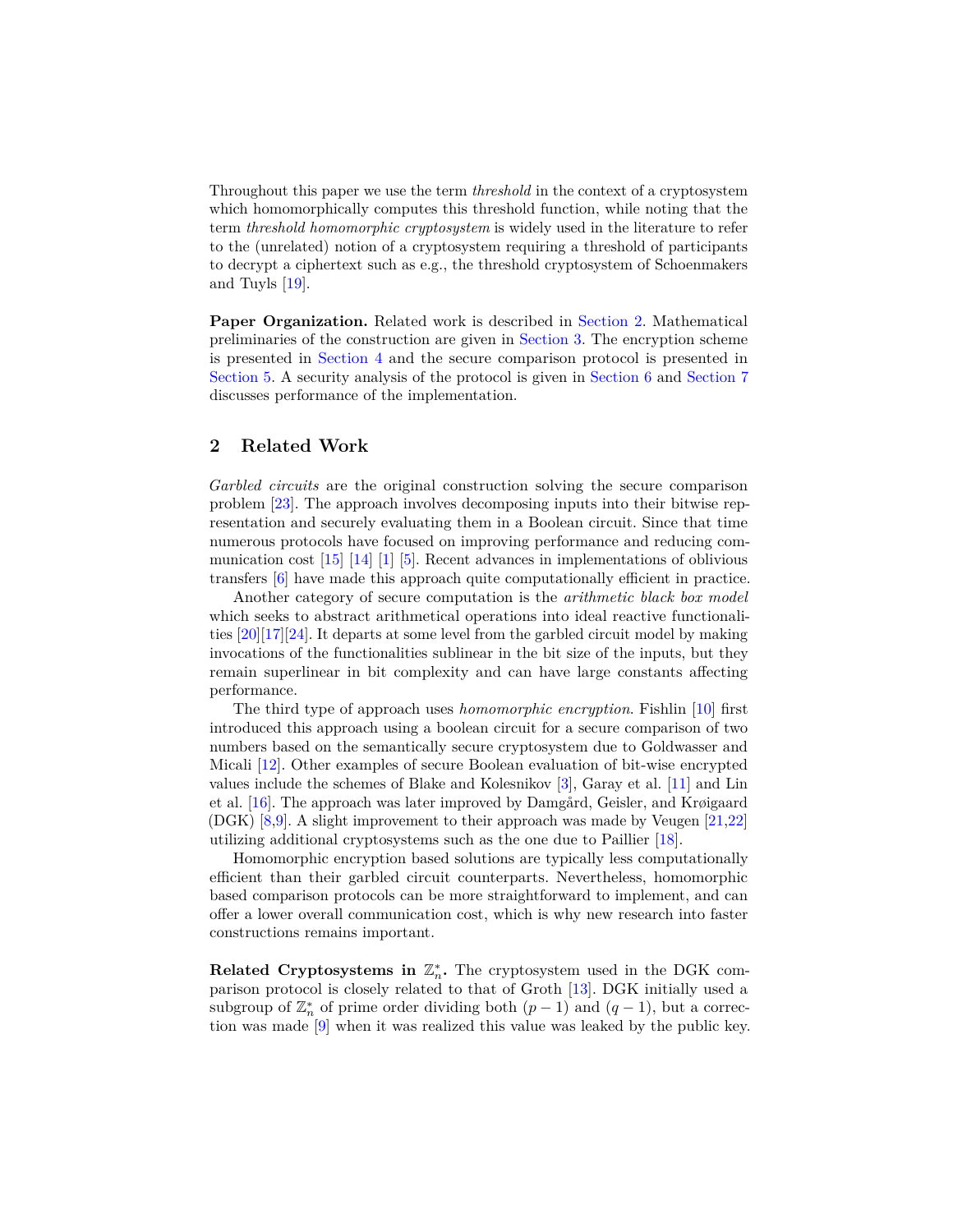Groth's scheme suggested parameterizing the respective subgroups of  $p$ , and  $q$ such that their combined order was still large relative to the discrete logarithm problem, but individually smaller for efficiency. Coron et al. [\[7\]](#page-18-9) showed an attack breaking semantic security below the expected attack complexity. Following this, Groth's scheme and DGK parameterize the randomization space identically, and have identical encryption functions, differing only in the message space: Groth fills up the remaining space of  $\mathbb{Z}_n^*$  with smooth subgroups of unknown order to accommodate a large message space. DGK uses small message spaces similar to the cryptosystem of Benaloh [\[2\]](#page-18-10), however the latter devotes the entirety of  $\mathbb{Z}_n^*$  to being in the ciphertext space, which is highly efficient for encryption, but not nearly as efficient as DGK for decryption.

Most closely related to our cryptosystem is the system of Joye et al. [**?**,**?**], a generalization of the cryptosystem due to Goldwasser and Micali [\[12\]](#page-18-6) in which the message space has order  $2^k$  for  $k \geq 1$ . Their approach exploits the efficiency of computing  $2^k$ -th power residue symbols given knowledge of the factorization of  $m$ , allowing fast decryption and higher bandwidth, i.e., a larger message space relative to public key length.

**Our Cryptosystem.** The cryptosystem presented in [Section 4](#page-5-0) differs from the above cryptosystems in two main ways. First is that we work with subgroups of  $\mathbb{Z}_n^*$  of *prime power*, i.e., order  $b^d$  for a prime base *b* and exponent  $d > 1$  (though our scheme is most similar to Joye et al. when  $b = 2$ ). Second is that unlike the schemes above which encrypt a message  $m$  as  $g^m h^r$ , ciphertexts in our scheme take the form  $g^{b^m} h^r$ , which introduces a novel threshold homomorphic property outlined in Section [4.1.](#page-7-0) Using the homomorphic properties of this scheme, our protocol for secure comparisons departs from the standard approach of bit-wise encryption of inputs, instead performing the comparison on the *entire* value inside a single ciphertext. There are, of course, qualifications. One is if the input range is sufficiently large it may become more efficient to break the input into blocks (cf. [Section 5.4\)](#page-11-0). The other is that the threshold homomorphism of the proposed cryptosystem is one-sided, meaning the difference between the two messages is only hidden in the case where  $m_1 > m_2$ , and is revealed when  $m_1 \leq m_2$ . This property is useful and interesting in its own right, however additional components beyond the base cryptosystem (cf. [Section 5\)](#page-8-0) are required for two-sided (Millionaires) comparisons.

# <span id="page-2-0"></span>**3 Preliminaries**

Throughout the paper, we will work with an RSA modulus  $n = p \cdot q$ , where p and  $q$  are primes chosen in such a way that:

$$
p = 2b^d p_s p_t + 1
$$
 and  $q = 2b^d q_s q_t + 1$ .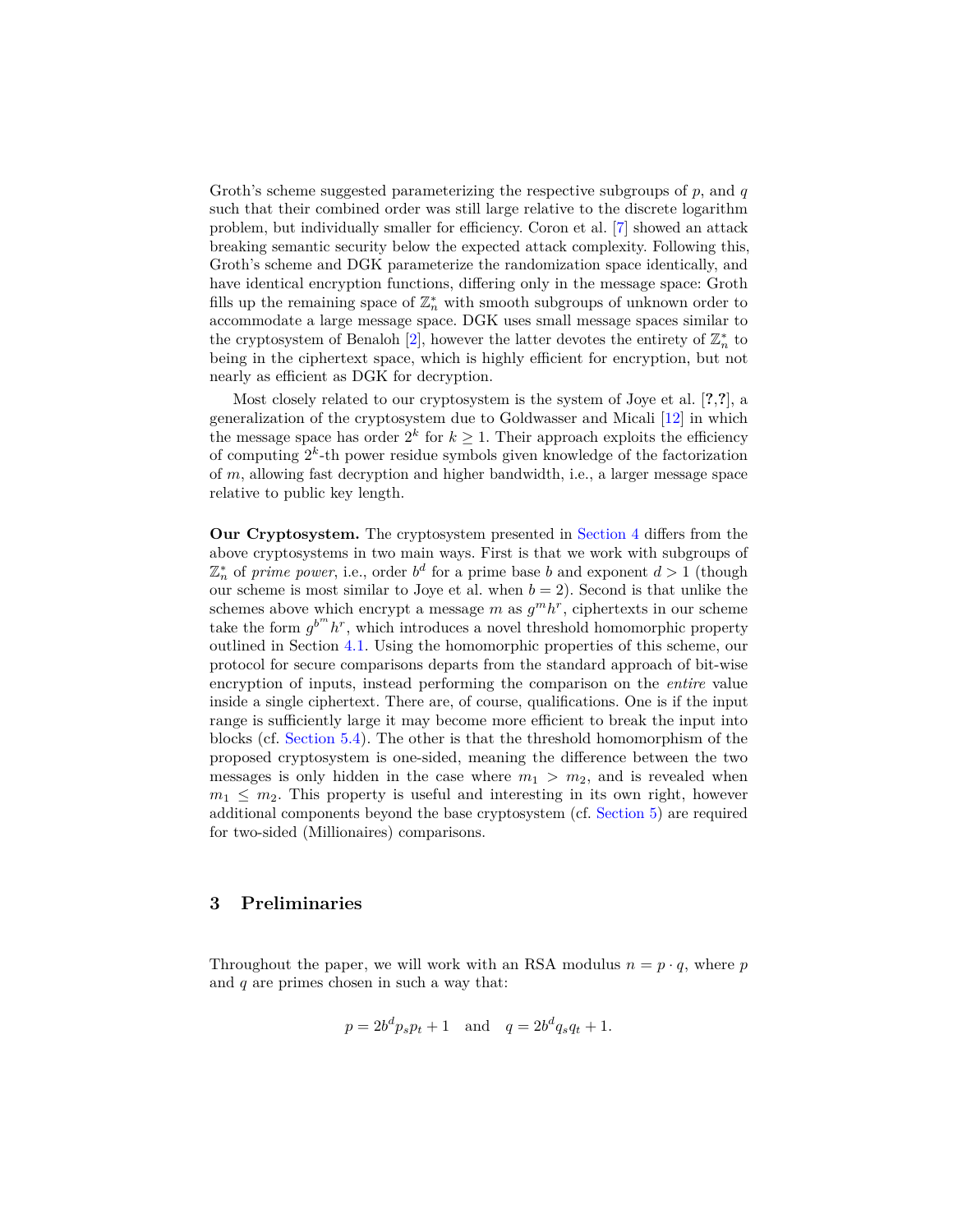Here, b is a small prime base (e.g., 2),  $d$  is a positive integer greater than 1, and  $p_s, p_t, q_s, q_t$  are pairwise distinct primes. We note that

$$
\mathbb{Z}_n^* \cong \mathbb{Z}_{2b^d p_s p_t} \times \mathbb{Z}_{2q_s q_t}
$$
  
\n
$$
\cong (\mathbb{Z}_2)^2 \times (\mathbb{Z}_{b^d})^2 \times \mathbb{Z}_{p_s q_s} \times \mathbb{Z}_{p_t q_t}
$$

and hence  $\mathbb{Z}_n^*$  has a cyclic subgroup  $\mathbb G$  of order  $b^d$  and a unique (necessarily cyclic) subgroup  $\mathbb H$  of order  $p_s q_s$ . Primes  $p_t, q_t$  are present to increase p and q to their required lengths.

Let  $q \leftarrow \mathbb{G}$  and  $h \leftarrow \mathbb{H}$  be random generators of their respective subgroups. The public key is then given by  $\mathcal{PK} = (n, b, d, g, h, u)$ , where u is the bit-length of both  $p_s$  and  $q_s$ . Let the notation  $x \leftarrow s S$  denote a value x sampled uniformly at random from a set *S*. To encrypt a message  $0 \leq m < d-1$ , one chooses a random  $r \leftarrow s \{1, \ldots, 2^u - 1\}$  and computes  $c = g^{b^d} h^r \mod n$ . To decrypt c, one first computes  $c^{p_s q_s} = (g^{b^d})^{p_s q_s}$  by virtue of *h* having order  $p_s q_s$ . Further, let x denote the inverse of  $p_s q_s$  in  $\mathbb{Z}_{b^d}$ . By raising  $c^{p_s q_s}$  to the power of x, it suffices to solve the discrete logarithm problem:

$$
g^{b^d} = (c^{p_s q_s})^x.
$$

Since g is an element of order  $b^d$  this can be done in  $O(d)$  $√($ ) operations, which is efficient when  $b$ ,  $d$  are small. It is clear that one can choose the numbers  $b$ ,  $p_s, q_s, p_t, q_t$  at random (testing primality) in an efficient way. To complete the mathematical description of the scheme, we need to explain how to efficiently choose the generators q and h of the respective subgroups  $\mathbb{G}$  and  $\mathbb{H}$ . Generator *h* is chosen in the same manner as the generators of the respective randomizer spaces of the schemes of Groth [\[13\]](#page-19-11) and Damgård et al. [\[8\]](#page-18-0), namely we find generator  $h_{p_s}$  (resp.  $h_{q_s}$ ) of the subgroup of  $\mathbb{Z}_p^*$  (resp.  $\mathbb{Z}_q^*$ ) of order  $p_s$  (resp.  $q_s$ ). The procedure for finding  $h_{p_s}$  and  $h_{q_s}$  is straightforward, and is found in most software implementations of the discrete logarithm problem over finite fields (e.g., Diffie-Helmman, DSA, Elgamal, etc). Next use the Chinese remainder theorem to find *ℎ* such that

$$
h \equiv h_{p_s} \mod p
$$
  

$$
h \equiv h_{q_s} \mod q.
$$

 $g$  is chosen in the same manner, however, importantly, because the order of g is public, it is necessary for security that it have identical order in  $\mathbb{Z}_p^*$  and  $\mathbb{Z}_q^*$ . Therefore to find a generator  $g_{b^d}$  of a subgroup of order  $b^d$  separately in  $\mathbb{Z}_p^*$ and  $\mathbb{Z}_q^*$  and use the Chinese remainder theorem to compute g in the manner above.

**Generator of a prime power subgroup.** The procedure for finding a generator of prime power order is not commonly found in the literature, so we outline it here. To find a generator  $g_{b^d}$  of a subgroup of  $\mathbb{Z}_p^*$  (for a prime p) of order  $b^d$ , it is sufficient to perform the following: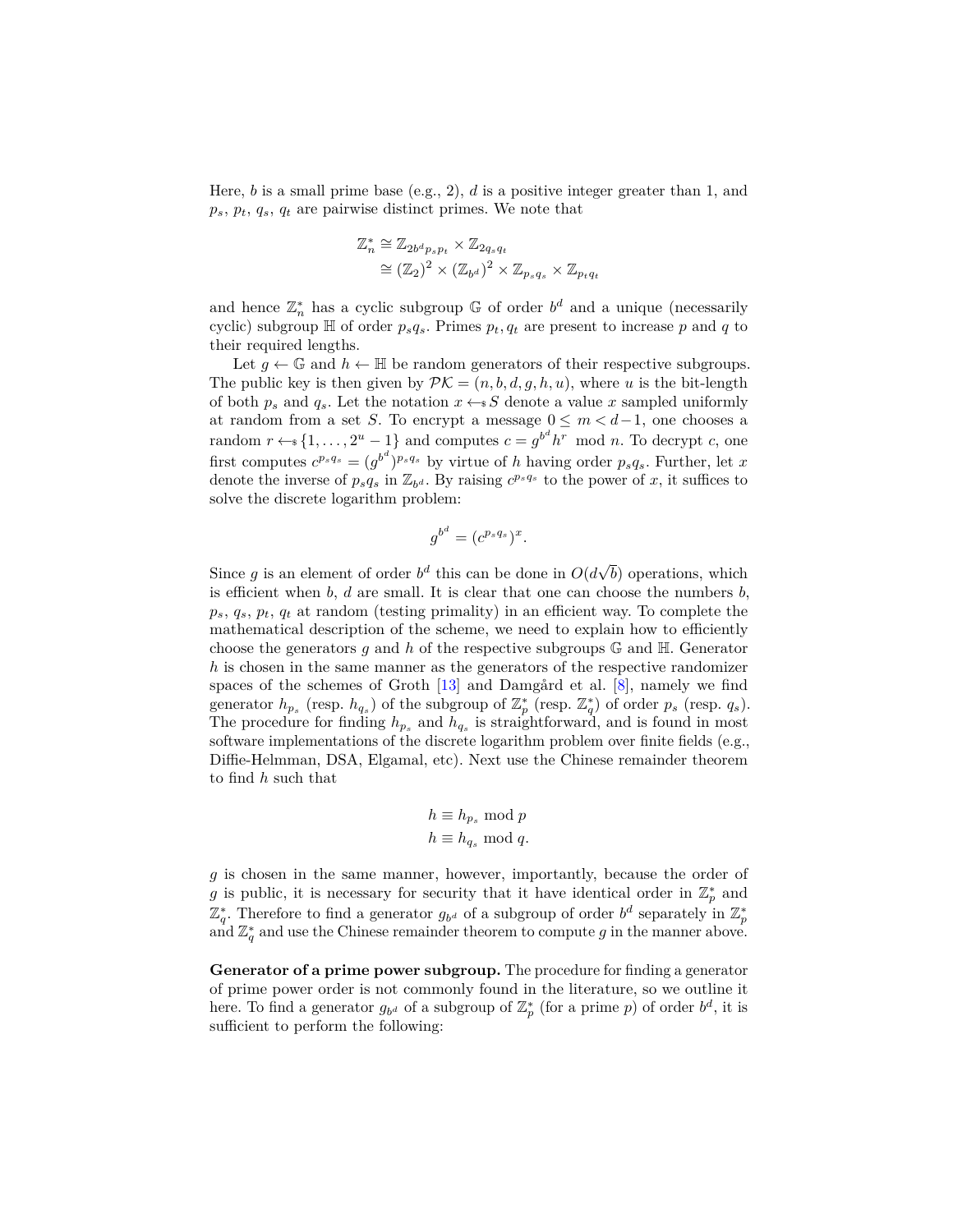```
while True :
  x \leftarrow s \{2... p-2\}y \leftarrow x^{(p-1)/b} \mod pif y \neq 1:
    \mathbf{return} \ \ x^{(p-1)/b^d}.
```
This procedure is repeated to find a generator  $g_{b^d}$  of a subgroup of  $\mathbb{Z}_q^*$  (for prime ), and these two generators are combined using the Chinese remainder theorem to produce g, a generator of a subgroup of order  $g_{b^d}$  of  $\mathbb{Z}_n^*$  (where  $n = pq$ ).

## **3.1 The Small RSA Subgroup Decision Assumption**

We construct our hardness assumption to make the proof of semantic security for our system (cf. [Theorem 2\)](#page-7-1) as straightforward as possible. In brief, given the parameters as above, it should be infeasible to distinguish between a randomly selected quadratic residue mod *n* and an element of order  $p_s q_s$  in  $\mathbb{Z}_n^*$ , without factoring  $n$ .

To make this intuition precise, we begin by extracting the essential information from our public key generation algorithm.

**Definition 1.** An RSA quintuple *is a quintuple*  $(n, b, d, g, u)$  *where:* 

- *1. is an integer such that the Discrete Logarithm Problem is infeasible in a*  $subgroup of \mathbb{Z}_{n}^{*}$  whose order is a prime of bit-length  $u$ ;
- *2. is a prime of bit-length less than ;*
- *3. is an integer greater than* 1*;*
- 4. *n* is an integer of the form  $n = pq$ , whose factorization is infeasible, where:

$$
p = 2b^d p_s p_t + 1 \quad and \quad q = 2b^d q_s q_t + 1;
$$

and where in turn  $p_s$  and  $q_s$  are primes of bit-length  $u$ , and  $p_t$ ,  $q_t$  are primes *whose bit-length is not u*;

5. g is an element of order  $b^d$  in  $\mathbb{Z}_n^*$ .

We point out that an RSA quintuple  $(n, b, d, g, u)$  is only one number short of a public key in our encryption scheme [\(Section 4\)](#page-5-0). This is intentional in that we will use the final parameter to define the problem and the corresponding hardness assumption.

In particular, we note that the procedure for public key generation described earlier in this section can be used to generate an RSA quintuple by simply disregarding *ℎ*.

**Definition 2 (Small RSA Subgroup Decision Problem).** *Given an RSA quintuple*  $(n, b, d, g, u)$  *and*  $x \in QR_n$ , *output* 'yes' *if* x *has order*  $p_s q_s$  *and* 'no' *otherwise. (Here, we write*  $QR_n$  *for the set of quadratic residues mod n.)*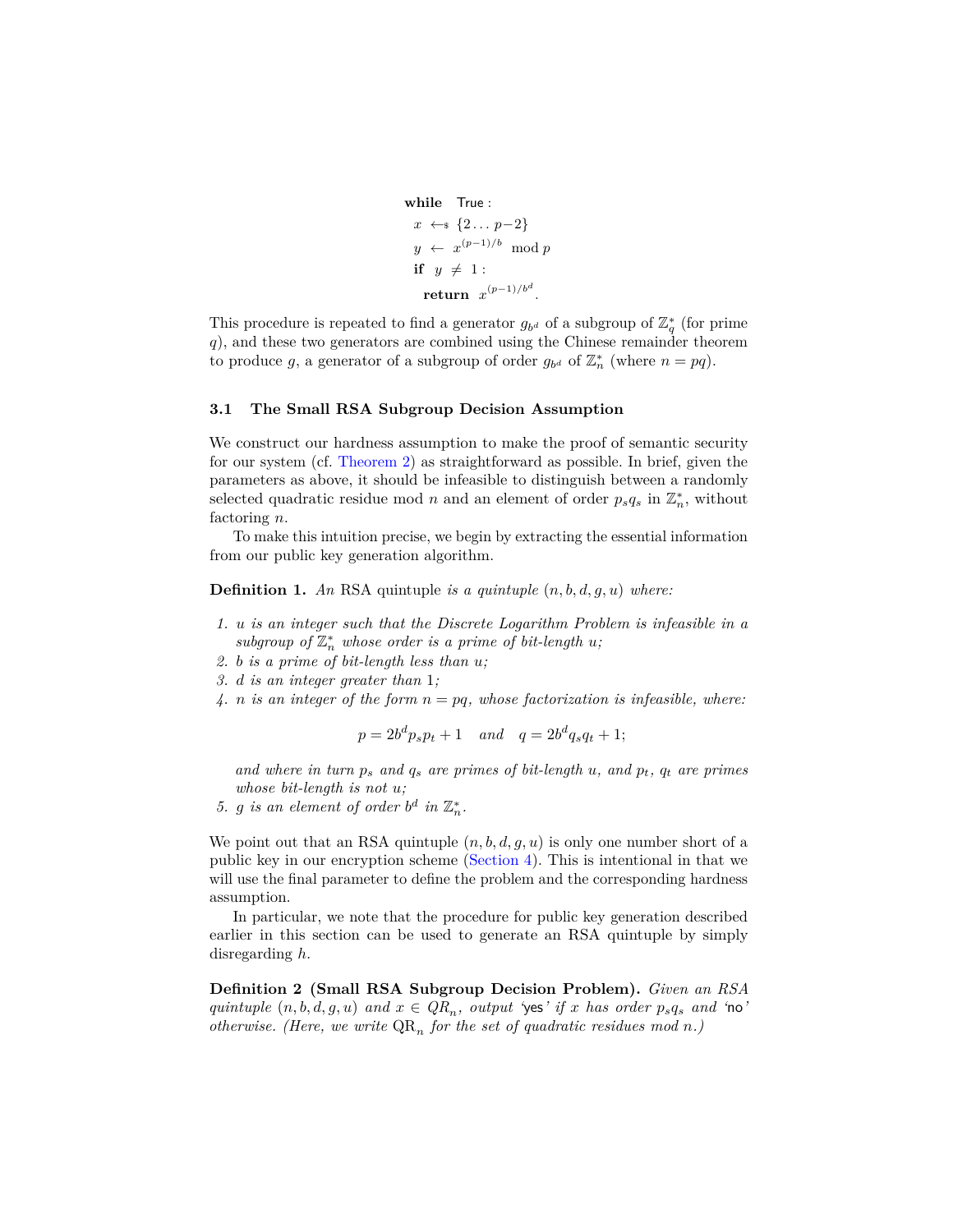Note that due to the requirements on the length of  $p_s$ ,  $q_s$ ,  $p_t$ , and  $q_t$ , this gives a well-defined decision problem.

Of course, if we could factor  $n$ , then the problem would be easy to solve. However, in the other case, it appears to be infeasible, which leads us to the following definition:

<span id="page-5-1"></span>**Definition 3 (Small RSA Subgroup Decision Assumption).** *Given an RSA quintuple*  $(n, b, d, g, u)$  *and*  $x \in QR_n$ *, we say that*  $G$  *satisfies the Small RSA Subgroup Decision Assumption if for any polynomial time algorithm A, the advantage of in solving the Small RSA Subgroup Decision Problem is negligible.*

Our assumption (and naming convention) closely resembles that of Groth (cf. [\[13,](#page-19-11) Def. 2]), although it cannot be directly reduced. Indeed, in his assumption, Groth compares the distribution of the message space to the distribution of quadratic residues in  $\mathbb{Z}_n^*$ . This is not possible in our case, since the order of the message space is revealed as part of the public key and so instead we compare the distribution of the randomizer space (i.e., the unique subgroup of order  $p_s q_s$ ) and the distribution of a random quadratic residue.

# <span id="page-5-0"></span>**4 Encryption Scheme**

We now describe the algorithms making up our encryption scheme. We define an algorithm G that, when given a security parameter  $\tau \in \mathbb{Z}^+$ , outputs a pair  $(\ell, u)$  where  $\ell$  defines a length for which the factorization of the product of two random  $\ell$ -bit primes is computationally infeasible, and where  $u$  defines a length for which computing the discrete logarithm in a group of prime  $u$ -bit order is computationally infeasible.

KGen( $\tau$ ): Given security parameter  $\tau > 0$ , run  $\mathcal{G}(\tau)$  to obtain  $(\ell, u)$ . Pick a small prime base *b* and message space upper bound  $d \in \mathbb{Z}^+$ . Let  $n = pq$  for  $\ell$ -bit

primes  $p$  and  $q$  be constructed in the following manner:

$$
p = 2b^d p_s p_t + 1
$$

$$
q = 2b^d q_s q_t + 1.
$$

Let  $p_s, q_s$  be independently chosen random u-bit primes, and  $p_t, q_t$  be independently chosen random v-bit primes such that  $b^d < \frac{1}{4}|n| - \tau$  (see Section [4\)](#page-6-0). If  $\lceil \log_2(b^d) \rceil + u \leq \ell$ , let  $v = \ell - (\lceil \log_2(b^d) \rceil + u)$ . Otherwise if  $\lceil \log_2(b^d) \rceil + u > \ell$ , let  $v = 0$  and set  $p_t = q_t = 1$ . Next let G be a subgroup of  $\mathbb{Z}_n^*$  of order  $b^d$ , and  $\mathbb{H}$  be a subgroup of  $\mathbb{Z}_n^*$  of order  $p_s q_s$ . Pick a generator g of G such that g has order  $b^d$  in both  $\mathbb{Z}_p^*$  and  $\mathbb{Z}_q^*$  and pick a generator *h* of H such that *h* has order  $p_s$  in  $\mathbb{Z}_p^*$  and  $q_s$  in  $\mathbb{Z}_q^*$  (cf. [Section 3\)](#page-2-0). Finally let  $x = p_s q_s x'$  where  $x' = (p_s q_s)^{-1} \text{ mod } b^d$ .

The public key is  $\mathcal{PK} = (n, b, d, g, h, u)$ . The private key is  $\mathcal{SK} = (x)$ .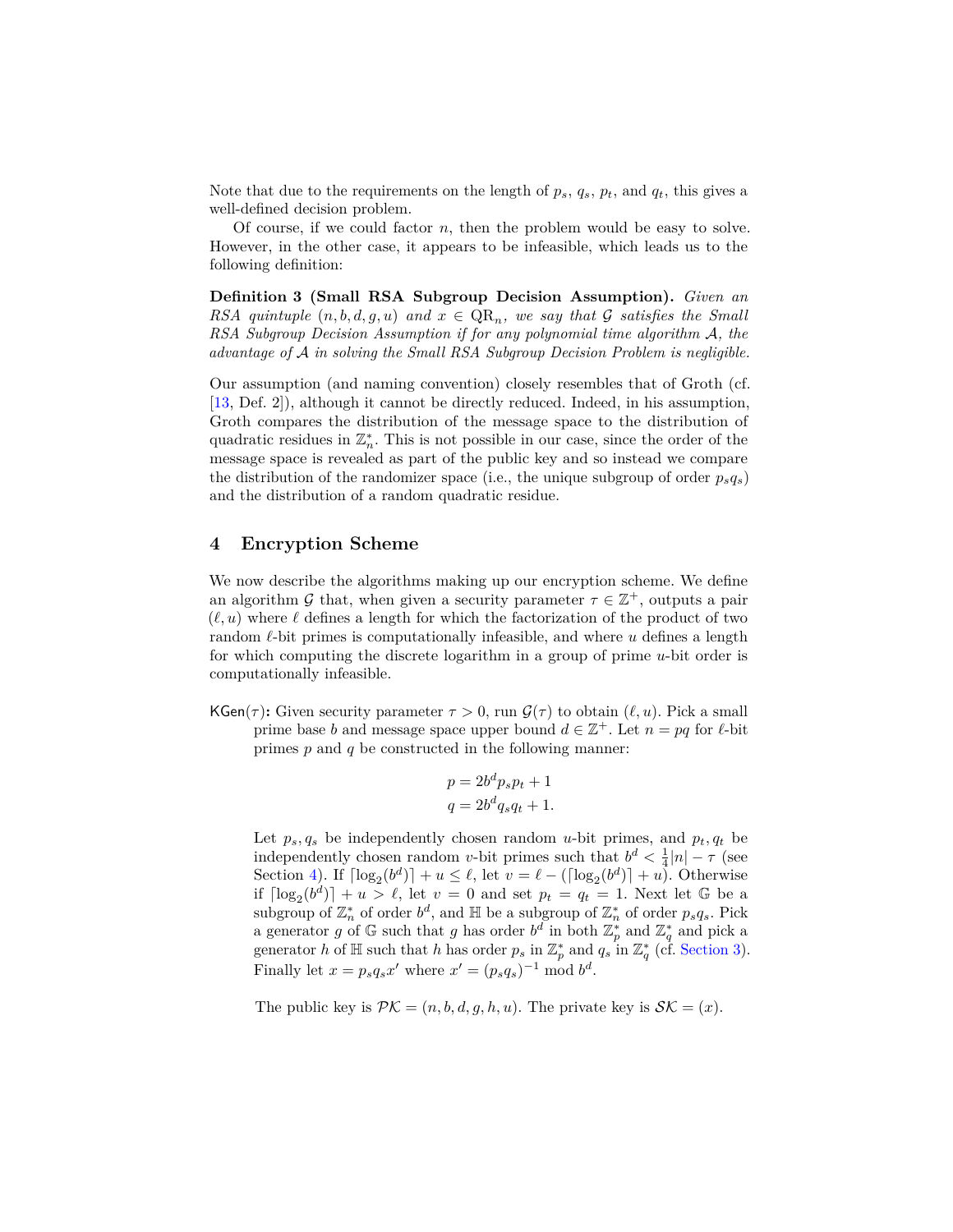Enc( $\mathcal{PK}, m$ ): The message space consists of integers in the range  $\{0 \dots d-1\}$ . To encrypt message *m* using public key  $\mathcal{PK}$ , pick random  $r \leftarrow s \{1...2^u - 1\}$ and compute

$$
C = g^{b^m} h^r \bmod n.
$$

Output ciphertext  $C$ .

 $Dec(\mathcal{SK}, C)$ : To decrypt a ciphertext C using private key  $\mathcal{SK}$ , compute

$$
(C)^{x} \bmod n = (g^{b^{m}}h^{r})^{p_{s}q_{s}x'} = (g^{b^{m}})^{p_{s}q_{s}x'}(h^{r})^{p_{s}q_{s}x'} = g^{b^{m}p_{s}q_{s}x'} = g^{b^{m}}.
$$

If the result is 1, output  $m = 0$ . Otherwise recover m by computing  $b^m = \log_g(g^{b^m} \mod n)$  then  $m = \log_b(b^m)$ . Since the order of g is a power d of a small prime base  $b$ , this reduces to  $d$  computations of the discrete log in a cyclic group of order  $b$ . Since  $b$  is chosen to be small, this is efficiently computable.

*Remark 1.* In the special case  $b = 2$ , we can write p and q in the following form:

$$
p = 2d ps pt + 1,
$$
  

$$
q = 2d qs qt + 1.
$$

This case yields a cryptosystem similar to the system of Joye et al. [**?**,**?**] based on  $2^d$ -th power residue symbols. Given knowledge of the factorization of n, d in fact can be recovered directly (i.e., without exponentiating away the *ℎ* term) using the algorithm by Joye et al. (cf. Algorithm 1 of [**?**]), resulting in faster decryption.

*Remark 2.* By placing the message in the exponent of an exponent of  $g$  (i.e., a double exponent) and restricting the set of possible messages to  $0 \leq m < d$ , we obtain a cryptosystem with an interesting, and to our knowledge unexplored, homomorphic property which will next discuss next.

<span id="page-6-0"></span>**Bounding the length of**  $b^d$ **.** Common factors dividing  $(p-1)$  and  $(q-1)$  have been used previously in related cryptosystems [**?**,**?**[,8\]](#page-18-0). We consider appropriate upper bound for  $|b^d|$  relative to |p| and |q|. Recall  $p = b^d p_s p_t + 1$  and  $q = b^d q_s q_t + 1$ and thus  $n = pq = b^{2d}p_s p_t q_s q_t + b^d (p_s p_t + q_s q_t) + 1$ . Let  $x = (n-1)/b^d$  $b^d p_s p_t q_s q_t + p_s p_t + q_s q_t$ . A factorization method due to McKee and Pinch [?] can recover the factors of *n* in  $O(\frac{n^{\frac{1}{4}}}{b^d})$  operations using a baby-step giant-step approach. It is therefore necessary for security that

$$
b^d < \frac{1}{4}|n| - \tau.
$$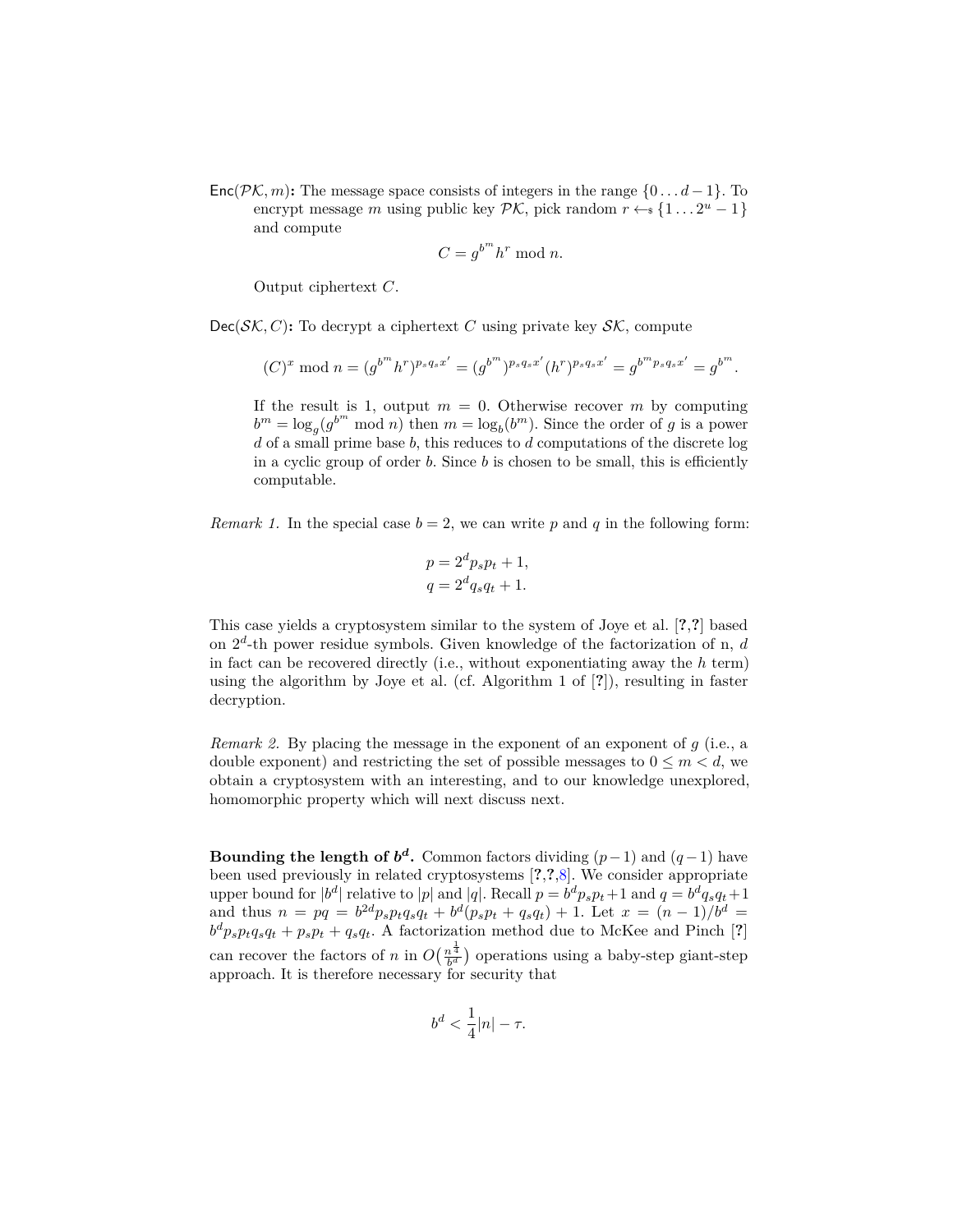#### <span id="page-7-0"></span>**4.1 Homomorphic Properties**

First we observe that in contrast to related schemes in  $\mathbb{Z}_n^*$ , our encryption scheme is *not* additively homomorphic:

$$
\mathsf{Enc}(m_1) \cdot \mathsf{Enc}(m_2) = g^{b^{m_1}} h^{r_1} \cdot g^{b^{m_2}} h^{r_2} = g^{(b^{m_1} + b^{m_2})} h^{(r_1 + r_2)}.
$$

That is, multiplying ciphertexts in  $\mathbb{Z}_n^*$  produces an exponent of  $g$  which may not be a power of  $b$ , which would not represent the encryption of a valid plaintext. Similar however to the scalar multiplicative homomorphism of related systems is the *scalar additive* homomorphism of our system:

$$
\operatorname{Enc}(m_1)^{b^{m_2}} \bmod n = (g^{b^{m_1}}h^r)^{b^{m_2}} = g^{b^{m_1}b^{m_2}}h^{r'} = g^{b^{(m_1+m_2)}}h^{r'} = \operatorname{Enc}(m_1+m_2).
$$

This gives rise to an interesting threshold homomorphic property:

$$
\text{Enc}(m_1)^{b^{m_2}} = \begin{cases} \text{Enc}(m_1 + m_2) & \text{if } m_1 + m_2 < d \\ \text{Enc}(0) & \text{otherwise.} \end{cases}
$$

**Theorem 1 (Homomorphic threshold function).** Let  $f_d(m_1, m_2)$  be the *threshold function outputting*  $m_1 + m_2$  *if*  $m_1 + m_2 < d$ *, and outputting* 0 *otherwise. For*  $m_1, m_2 \in \mathbb{N}$ , the scalar homomorphism above computes the encryption of  $f_d$  $\sum_{i=1}^{n} n_i, m_2, i.e., \text{Enc}(m_1)^{b^{m_2}} = \text{Enc}(\hat{f}_d(m_1, m_2)).$ 

*Proof.* Since the order of  $g$  in  $\mathbb{Z}_n^*$  was chosen to be  $b^d$ , then an exponent  $x \in \mathbb{N}$  of  $g$ becomes  $g^{x \bmod b^d}$  mod n, thus  $\mathsf{Enc}(m_1)^{b^{m_2}}$  can be written as  $g^{b^{(m_1+m_2)} \bmod b^d} h^r$ . If  $m_1 + m_2 < d$ , then  $b^{m_1+m_2}$  mod  $b^d = b^{m_1+m_2}$ . However if  $m_1 + m_2 \ge d$ , then  $b^{m_1+m_2}=b^{d+a}$  for some  $a\geq 0$ . Since  $b^d\equiv 0$  mod  $b^d$ , then  $b^{d+a}=0 \cdot b^a\equiv 0$  $0 \bmod{b^d}$ . ⊓⊔

## **4.2 Semantic Security of Encryption**

<span id="page-7-1"></span>In this section, we prove the semantic security of our system.

**Theorem 2.** *The encryption scheme presented above is semantically secure, provided that the Composite Order Subgroup Decision Assumption of [Definition 3](#page-5-1) is satisfied.*

The proof is a straightforward application of the standard techniques (cf. e.g. [\[4,](#page-18-11) Thm. 3.1]), although we phrase it purely in terms of algorithms. Namely, we assume having an algorithm  $A'$  which breaks the semantic security of our encryption scheme with advantage  $\varepsilon(\tau)$ , which is non-negligible. Using it we will construct a polynomial time algorithm  $A$ , which solves the Small RSA Subgroup Decision Problem.

The key piece of intuition here is that  $A$  is trying to decide whether an element  $x$  fits into a valid public key for our encryption scheme.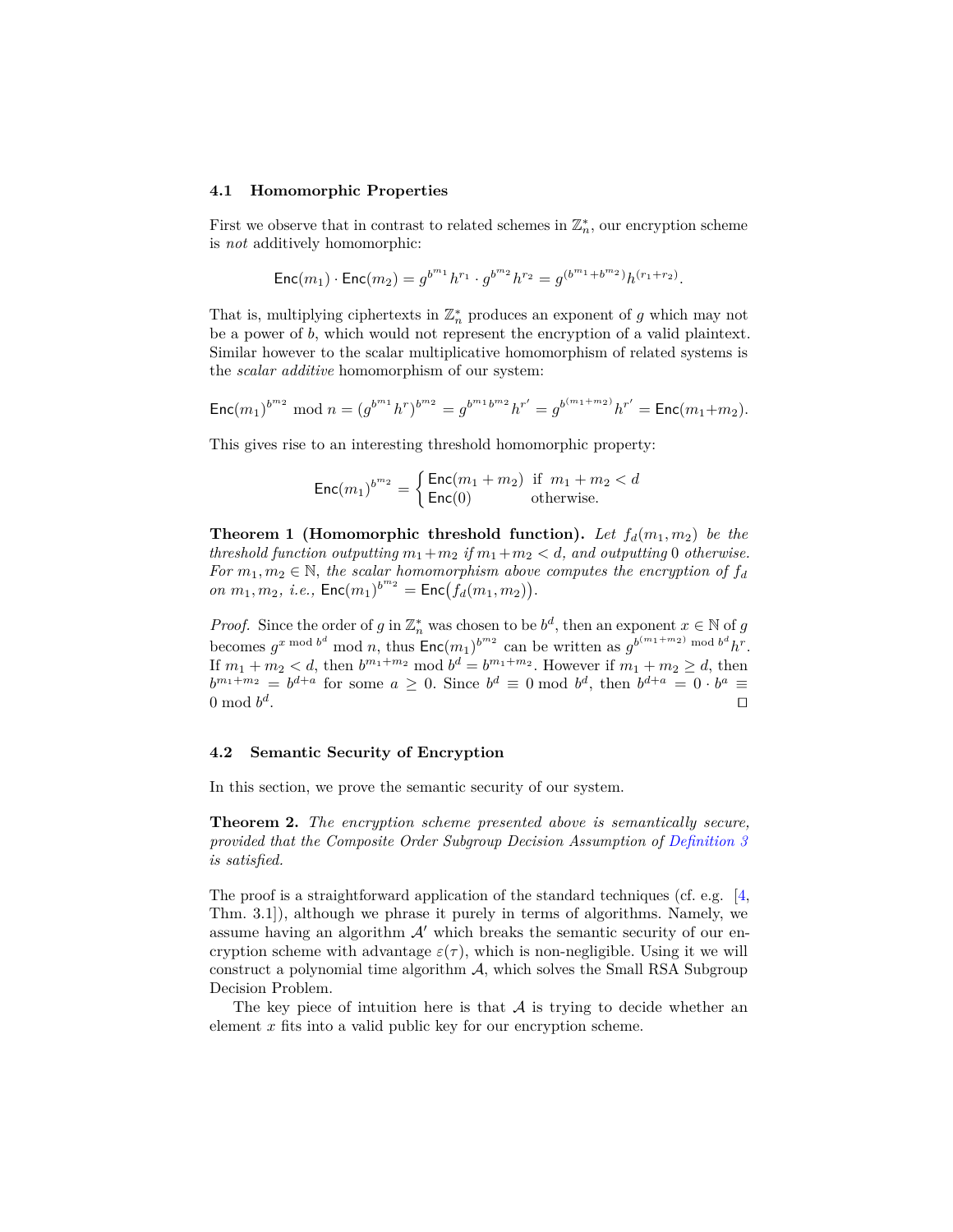*Proof.* Suppose there exists a polynomial time algorithm  $\mathcal{A}'$  breaking the semantic security of the above encryption scheme. Specifically, given a possibly invalid public key,  $A'$  produces two messages  $m_0$  and  $m_1$ . If the key was valid, given a ciphertext  $c$  corresponding to one of them, it guesses correctly with probability  $50\% + \varepsilon$  which message c is the encryption of. For an invalid key, A' chooses one of the messages at random.

Using  $A'$ , we will construct a polynomial time algorithm  $A$  solving the Small RSA Subgroup Decision Problem. The algorithm  $A$  is given as input an RSA quintuple  $(n, b, d, g, u)$ , and a quadratic residue  $x \in \mathbb{Z}_n^*$ . From these values we construct a (possibly invalid) public key  $(n, b, d, g, x, u)$  that can be given to  $\mathcal{A}'$ .

The algorithm  $A'$  responds by producing two plaintexts  $m_0$  and  $m_1$ . We choose  $i \leftarrow s \{0,1\}$  and  $r \leftarrow s \{1 \dots 2^u - 1\}$ , and compute the quantity  $c \equiv g^{b^{m_i}} x^r$ mod *n*. Given this value,  $A'$  outputs  $j \in \{0, 1\}$ . Based on this information, we construct the output of  $A$  as follows:

$$
\begin{cases}\n\text{yes} & \text{if } i = j, \\
\text{no} & \text{otherwise.}\n\end{cases}
$$

If x is selected uniformly from the quadratic residues of  $\mathbb{Z}_n^*$ , then c is uniform in the appropriate coset of the subgroup generated by  $x$ . Thus as  $x$  varies,  $c$  varies uniformly as well, and so it is in particular independent of the choice of  $i$ . Thus the probability of  $\mathcal{A}'$  guessing correctly is equal to 50%.

On the other hand, as stated above,  $r < 2^u$  and hence crucially  $r < p_s, q_s$ . This gives  $\mathcal{A}'$  an advantage, say  $\varepsilon$ , when x is an element of order  $p_s q_s$ , and this advantage is clearly seen to transfer to  $\mathcal{A}$ . □

## <span id="page-8-0"></span>**5 Secure Comparison Protocol**

In this section we present a protocol for the secure comparison of integers utilizing the encryption scheme presented in the previous section. As we have previously shown, the threshold homomorphic property of this scheme can be used to privately compute the encryption of the one-sided threshold function  $f_d(m_1, m_2)$ . This may be desirable for certain applications, however for a two-sided secure comparison protocol i.e., one that outputs the *single bit*  $(m_1 \ge m_2)$ , additional components are required since  $f_d$  outputs the sum  $(m_1 + m_2)$  in the case where  $m_1 < m_2$ .

#### **5.1 High-level Strategy**

Our strategy involves using an additional (but different) cryptosystem. Crypto<br>system  $\mathit{CS}_{f_d}$  is the cryptosystem with the threshold homomorphic property presented in Section [4.](#page-5-0) The additional cryptosystem  $CS_{\oplus}$  is a generic semantically secure cryptosystem with an additive homomorphism.  $P_1$  and  $P_2$  hold the private keys to  $CS_{f_d}$  and  $CS_{\oplus}$  respectively.

The idea is to use  $CS_{f_d}$  to compute the statement  $(m_1 > m_2)$  using our homomorphic threshold approach to computing  $f_d$  by using the following inputs: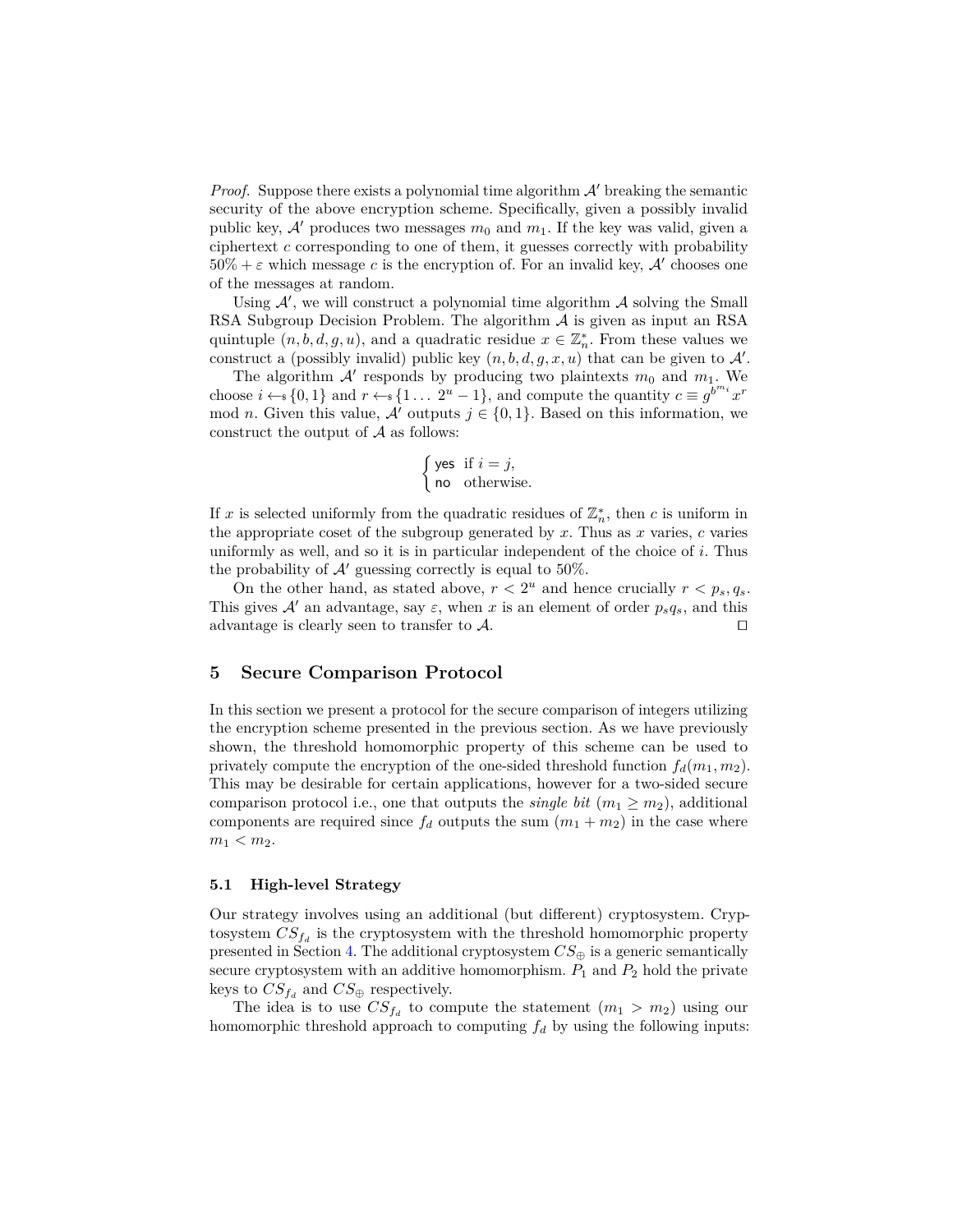$$
f_d(m_1, d - m_2) = \begin{cases} d + m_1 - m_2 & d + m_1 - m_2 < d \\ 0 & \text{otherwise.} \end{cases}
$$

If  $m_1 \geq m_2$ ,  $P_1$  will receive the encryption of 0. Conversely if  $m_1 < m_2$ ,  $P_1$  will receive an encryption of their difference, which reveals information about  $P_2$ 's input to  $P_1$ . To overcome this,  $P_2$  will homomorphically add a blinding factor s to  $CS_{f_d}$  prior to  $P_1$  decrypting. If  $f_d(m_1, d - m_2) = 0$ , the exponent recovered by  $P_1$  during decryption will equal the blind factor s used by  $P_2$ , otherwise it will be  $d + m_1 - m_2 + s$ . The parties perform a *plaintext equality test* (PET) to privately determine whether or not these values are equal, and hence whether or not  $m_1 \geq m_2$ 

## **5.2 Plaintext Equality Test Sub-protocol**

Let  $PET(a_1, a_2)$  be a secure *plaintext equality test* conducted between two parties  $P_1, P_2$  each of whom hold a private value  $a_1, a_2$  respectively, and where  $P_2$  holds the private key. The protocol accepts each party's private input and outputs 0 if  $a_1 = a_2$ , and outputs a random value otherwise.

Let  $CS_{\oplus} = (Gen_{\oplus}, Enc_{\oplus}, Dec_{\oplus})$  be such a semantically secure additively homomorphic cryptosystem with a message space  $\mathcal{M}_{\oplus}$  of large prime order. Without loss of generality, an efficient option for  $CS_{\oplus}$  is the exponential variant of Elgamal (cf. e.g., [\[19\]](#page-19-1)) implemented on a fast elliptic curve.

**Plaintext Equality Test.** The plaintext equality test  $PET_{CS}$  proceeds in 3 steps:

- 1.  $P_2$  computes the encryption  $A_2 \leftarrow \mathsf{Enc}_{\oplus}(a_2)$  and sends it to  $P_1$ ,
- 2.  $P_1$  homomorphically computes the difference between  $a_1$  and  $a_2$  as  $A_1 \leftarrow$  $\mathsf{Enc}_2(-a_1) \cdot A_2$  and then blinds the plaintext result by computing  $A'_1 \leftarrow (A_1)^r$ for some uniform  $r \neq 0$  in the message space  $\mathcal{M}_{\oplus}$ , then sends the result  $A'_1$ to  $P_2$ ,
- 3.  $P_2$  computes  $m \leftarrow \mathsf{Dec}_{\oplus}(A'_1)$  and outputs True if  $m = 0$ , and False otherwise.

This approach to plaintext equality testing is widely used so we only briefly recount its correctness and privacy. Regarding correctness, observe the result at the end of step 2 is the encryption  $\mathsf{Enc}_{\oplus}(r(a_2 - a_1)),$  which is the encryption of 0 if  $a_1 = a_2$ , and a non-zero value otherwise. Briefly,  $P_2$ 's privacy is guaranteed by the semantic security of  $\mathsf{Enc}_{\oplus}$ .  $P_1$ 's privacy is guaranteed when  $a_1 \neq a_2$  if two things things hold: (a) the difference is non zero, (b) the random factors are non-zero and  $(c)$  the message space has some prime order  $k$ . The former is true within the given case, and the latter two are true by definition, thus  $(a_2 - a_1)$ ,  $r \in \mathbb{Z}_k^*$  are both generators of a cyclic group of order k, thus  $r(a_1 - a_2)$ is uniform in  $\mathbb{Z}_k^*$  if r is.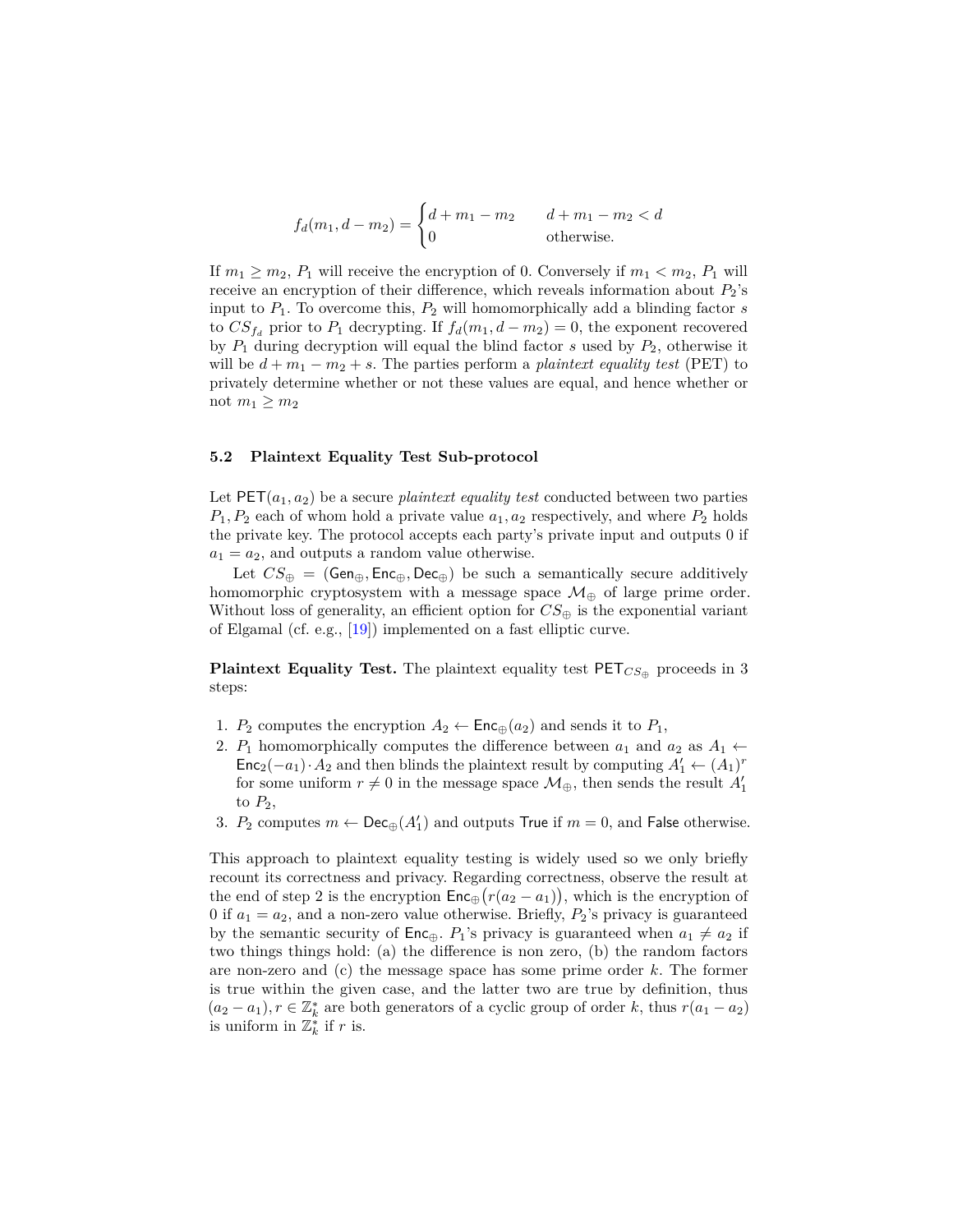

<span id="page-10-0"></span>**Fig. 1.** Secure integer comparison protocol evaluating  $(m_1 \ge m_2)$ .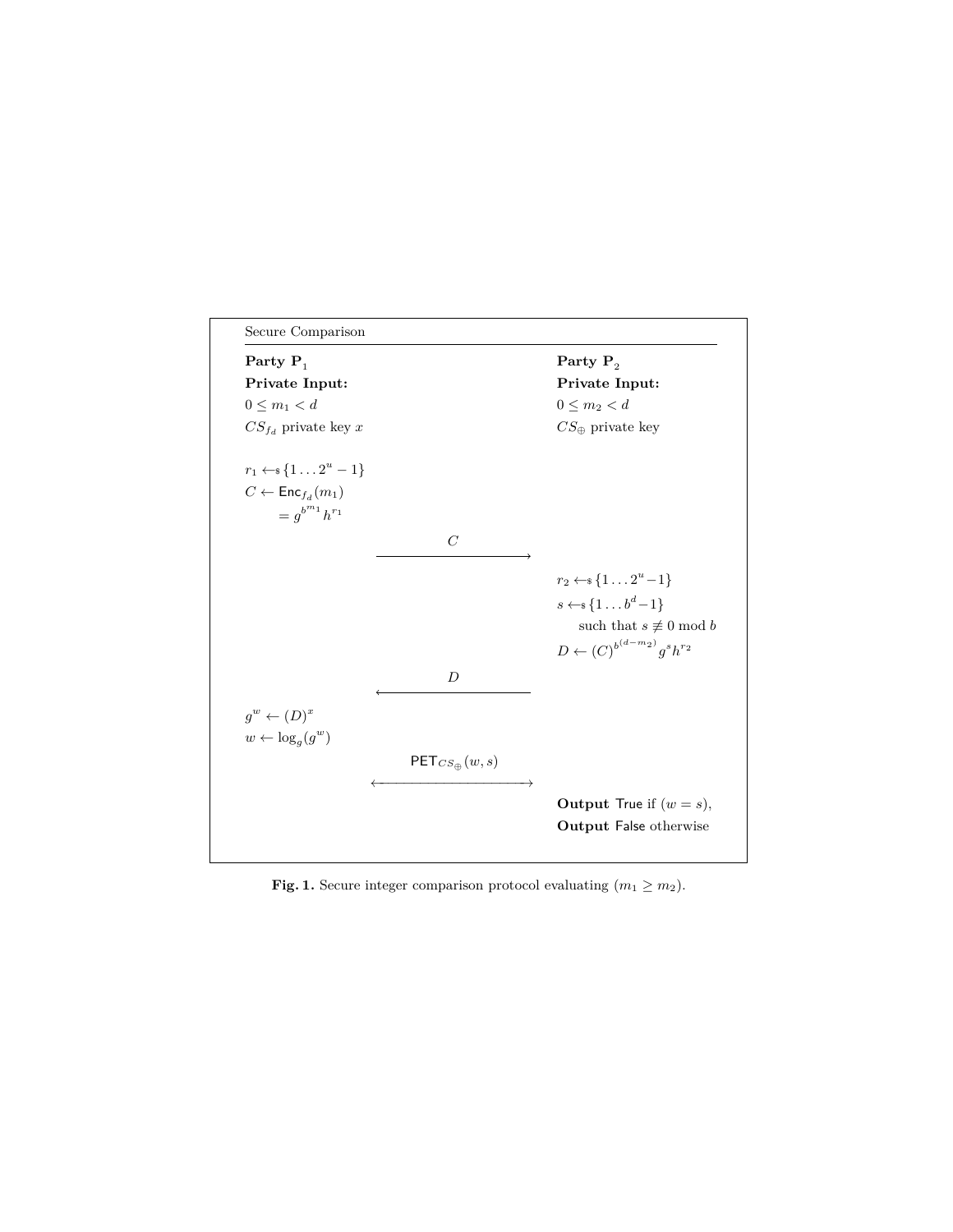#### **5.3 Secure Comparison protocol**

We now present our secure integer comparison protocol in [Figure 1.](#page-10-0) Correctness is shown below and security is proven in [Section 6.](#page-12-0)

**Theorem 3 (Correctness).** *Two parties*  $P_1, P_2$  *have private inputs*  $0 \leq m_1, m_2$ *. The result of the protocol is Party* <sup>2</sup> *outputs a single bit corresponding to*  $(m_1 \geq m_2)$ ,  $P_1$  *outputs nothing.* 

Party  $P_1$  begins by creating an encryption of  $b^{m_1}$  and sending to  $P_2$  who then homomorphically computes

$$
w = b^{m_1}b^{d-m_2} + s = b^{d+m_1-m_2} + s.
$$

**Case 1.** If  $m_1 \geq m_2$ , then  $(m_1 - m_2) \geq 0$  and thus we have  $b^{d+a}$  for some  $a \geq 0$ . By the homomorphic property presented in [Section 4.1,](#page-7-0)  $b^{d+a} = 0 \cdot b^a \equiv 0 \mod b^d$ and thus  $w = 0 + s = s$ .

**Case 2.** If  $m_1 < m_2$  then  $(m_1 - m_2) < 0$  and thus we have  $b^{d-a}$  for some  $0 < a < d$ and thus  $b^{d+m_1-m_2} \equiv b^{m_1-m_2} \mod b^d$ . Thus  $w = b^{m_1-m_2} + s \mod b^d$ .

Later  $P_1$  decrypts and recovers  $w$  and performs a secure plaintext equality test with  $P_2$  to privately test whether  $w = s$ . If the result of this test is True, then  $w = s$  meaning  $b^{d+m_1-m_2-1} \equiv 0 \mod b^d$  and  $P_2$  outputs True, i.e.,  $m_1 \geq m_2$ . Conversely for  $w \neq s$ ,  $P_2$  outputs False, i.e.,  $m_1 < m_2$ .

## <span id="page-11-0"></span>**5.4 Extending to Arbitrary Length Comparisons with Blocking**

Although it is possible to compare integers of arbitrary length using a single execution of the protocol in [Figure 1,](#page-10-0) the asymptotic complexity is exponential in the bit length of the input numbers. Suppose we wish to compare two *ℓ*-bit numbers. Then we have  $d \geq 2^{\ell}$ . Thus we require a subgroup of  $\mathbb{Z}_n^*$  of at least  $2^{\ell}$ bits (and more if  $b > 2$ ), which implies a public key of  $O(2^{\ell})$  bits.

For efficiency reasons it would be helpful to consider fixed values for  $b$  and , and extend the protocol to accommodate arbitrary input sizes by running multiple instances. The approach we take is to represent inputs in base  $d$ , and perform the comparison on each coefficient separately. This approach requires only a slight modification to the final plaintext equality testing phase.

Suppose we wish to compare two integers  $0 \leq m_1, m_2 < 2^{\ell}$  where  $2^{\ell} > d$ . Let  $k = \lceil \log_d(2^{\ell}) \rceil$ . Rewrite integers  $m_1, m_2$  in base d as follows:

$$
m_1 = \alpha_{k-1}d^{k-1} + \alpha_{k-2}d^{k-2} + \dots + \alpha_1d + \alpha_0
$$

and

$$
m_2 = \beta_{k-1}d^{k-1} + \beta_{k-2}d^{k-2} + \dots + \beta_1d + \beta_0
$$

for  $0 \leq \alpha_i, \beta_i < d$ . Next we observe that if  $m_1 \geq m_2$  then exactly *one* of the following  $k$  Boolean expressions will be True:

$$
(\alpha_{k-1} \ge \beta_{k-1})
$$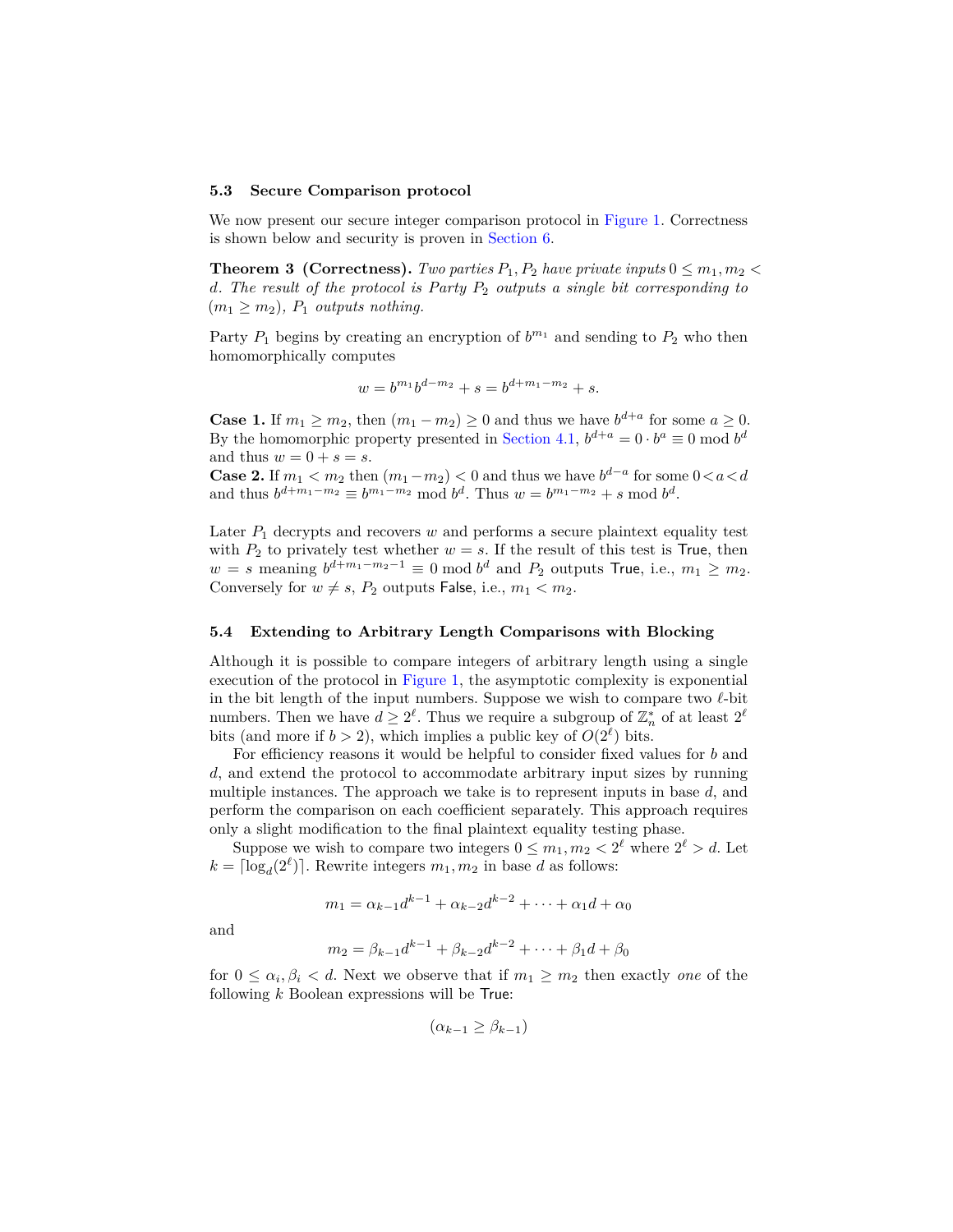$$
(\alpha_{k-1} = \beta_{k-1}) \wedge (\alpha_{k-2} \ge \beta_{k-2})
$$

or

or

$$
(\alpha_{k-1} = \beta_{k-1}) \wedge (\alpha_{k-2} = \beta_{k-2}) \wedge (\alpha_{k-2} \ge \beta_{k-2})
$$

. . .

or

or

$$
(\alpha_{k-1} = \beta_{k-1}) \wedge (\alpha_{k-2} = \beta_{k-2}) \wedge \cdots \wedge (\alpha_0 \ge \beta_0).
$$

Conversely if  $m_1 < m_2$ , each of these expressions will be False. We can now apply this fact to securely evaluate  $(m_1 \geq m_2)$  by running k instances of the protocol, and replacing the individual plaintext equality tests with each of the Boolean tests above. In the final pass  $P_1$  sends the individual PET ciphertexts to  $P_2$  in *shuffled* order. Then if one of the decryptions indicated a match,  $P_2$  would not be able to tell which expression it was associated with—merely that a match had occurred, and thus  $m_1 \geq m_2$ .

# <span id="page-12-0"></span>**6 Security**

Our security model assumes a semi-honest (passive) adversary in a two-party computational setting. Parties follow the correct path through the protocol, but attempt to gain additional information about each other's inputs from messages exchanged during the protocol. We use a simulation based proof to demonstrate the protocol is secure given that the view of a participant in a real execution of the protocol is computationally indistinguishable from a simulated view given only that party's inputs and outputs. Below we define the semi-honest notion of simulation security.

Parties  $P_1$  and  $P_2$  interact in a protocol  $\Pi$  which computes the function of the protocol given the expected inputs and produces the expected outputs. Let  $F$  be a function defining the ideal functionality of the protocol  $\Pi$ , taking a pair of inputs (in<sub>1</sub>, in<sub>2</sub>) to a pair of outputs (out<sub>1</sub>, out<sub>2</sub>). The *view* of participant  $P_i$ (where  $i = A, B$ ) will be denoted by  $\mathbf{VIEW}_{P_i}^H(\mathsf{in}_1, \mathsf{in}_2)$  and is defined as the information  $P_i$  observes and produces throughout the protocol. Let  $Sim_i$  be a simulator that takes in the inputs of party  $P_i$  and the ideal functionality of the protocol  $F$  and produces a transcript of the protocol. With this setup, we now give the definition of simulation security of a protocol.

**Definition 4.** We say that a protocol  $\Pi$  is secure against passive adversaries from the point of view of  $P_i$  (for  $i = A, B$ ) if there exists a probabilistic polynomial time  $simulator$  Sim<sub>*i*</sub> for each party such that  $Sim_i(in_i, F(in_1,in_2))$  *is computationally*  $\emph{indistinguishable from } (\widehat{\textbf{VIEW}}_{P_i}^H(\textsf{in}_1,\textsf{in}_2), \textsf{out}_i).$ 

*We say that a protocol*  $\Pi$  *is* secure against passive adversaries *if it is secure from the point of view of both*  $P_1$  *and*  $P_2$ *.*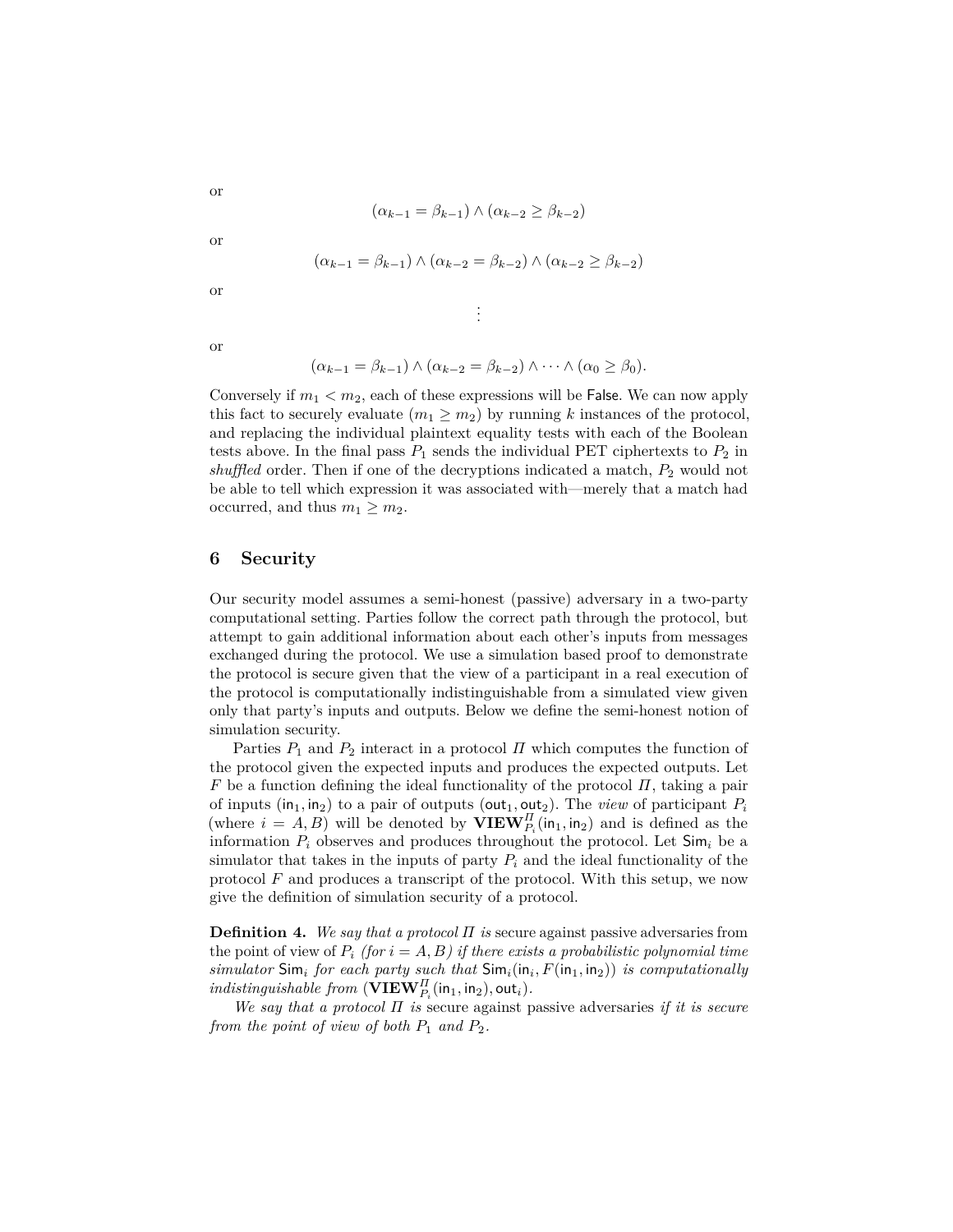Our goal in the remainder of this section is to prove that the comparison protocol of [Figure 1,](#page-10-0) which throughout will be denoted  $\Pi$ , is secure against passive adversaries. We do so by proving security separately for  $P_1$  and  $P_2$ .

In our case, the ideal functionality  $F$  is a function with the inputs  $(m_1, m_2)$ and output  $\alpha$  (a binary indicator which results in *True* if  $m_1 \geq m_2$  and *False* otherwise. It is clear that  $F$  defines the functionality of the protocol  $\Pi$ . When If terminates,  $P_2$  receives output of F. Let  $\text{OUTPUT}^{\Pi}(m_1, m_2)$  be the output received by  $P_2$ .

### **Lemma 1.** *The protocol*  $\Pi$  protects  $P_1$ 's privacy.

*Proof.* In order to show that  $P_2$  does not learn anything about  $m_1$  we will construct a valid simulator  $\mathsf{Sim}_2$  for  $P_2$  with the property that

$$
\mathsf{Sim}_2(m_2, CS_2 \text{ private key}, (m_1 \ge m_2)) \stackrel{c}{=} \mathbf{VIEW}_{P_2}^H(m_1, m_2).
$$

Here, we write  $\stackrel{c}{\equiv}$  for the relation of computational indistinguishability. The simulator  $\mathsf{Sim}_2$  is given  $m_1$  and is able to simulate  $P_2$ 's by first sampling a random value  $C \leftarrow \mathbb{Z}_n^*$ , sampling random values r, s and computing the ciphertext  $D \leftarrow C^{m_2} \cdot g^s h^r$  and  $\text{Enc}'(s)$ . To simulate the final PET ciphertext received from  $P_2$ , the simulator encrypts  $Enc'(0)$  if  $(m_1 \geq m_2)$ , otherwise samples a random non-zero value r from the plaintext space of  $\mathsf{Enc}$  and computes  $\mathsf{Enc}'(r)$  otherwise.

By the semantic security of  $CS<sub>1</sub>$ , a polynomial-time algorithm cannot distinguish between C and a valid encryption of  $m_1$ . All other values are computable directly from C and the inputs given to  $\mathsf{Sim}_2$ . □

## **Lemma 2.** *The protocol*  $\Pi$  protects  $P_2$ 's privacy.

*Proof.* Now we construct a simulator  $\mathsf{Sim}_1$  with the property that

 $\textsf{Sim}_1(m_1, CS_1 \text{ private key}, \text{)} \stackrel{c}{=} (\textbf{VIEW}_{P_1}^H(m_1, m_2), \textbf{OUTPUT}^H(m_1, m_2)).$ 

In the first step  $\textsf{Sim}_1$  constructs  $C \leftarrow \textsf{Enc}(m_1)$  from  $CS_1$  using its inputs. Next it constructs a  $CS_1$  encryption  $D \leftarrow \mathsf{Enc}(z)$  for  $z \leftarrow s b^d$ . It applies the private key of  $CS<sub>1</sub>$  to  $D$  to recover  $z$ . For the plaintext equality ciphertext received from  $P_2$  it selects a random value in the ciphertext space of  $CS_2$ . For example if using Elgamal in a prime order group G, it sends  $E = \langle \alpha, \beta \rangle$  for  $\alpha, \beta \leftarrow \mathcal{G}$ . Finally it computes the homomorphic difference between  $z$  and the encrypted plaintext in  $E$ , and blinds/re-randomizes using the public key of  $CS_2$ . By the semantic security of  $CS_2$ ,  $E$  is a uniform value and therefore no polynomial-time algorithm has advantage distinguishing E from  $P_1$ 's view of  $\mathsf{Enc}'(s)$ .

It only remains to show that the exponent recovered from the simulated ciphertext D, i.e.,  $z \leftarrow b^d$  is computationally indistinguishable from  $P_1$ 's real view of the recovered exponent w. First let us define the set  $\mathcal{R} \subset \mathbb{Z}_{b^d}$  as the set of values  $r \in \mathbb{Z}_{b^d}$  for which  $r \neq 0 \text{ mod } b$ . Let  $s, z \leftarrow s \mathcal{R}$ .  $P_1$  decrypts D and recovers plaintext  $w$ , but cannot distinguish between a real-world value in which  $w = b^{d+m_1-m_2-1} + s$  or a simulated value z. The latter case is a uniform value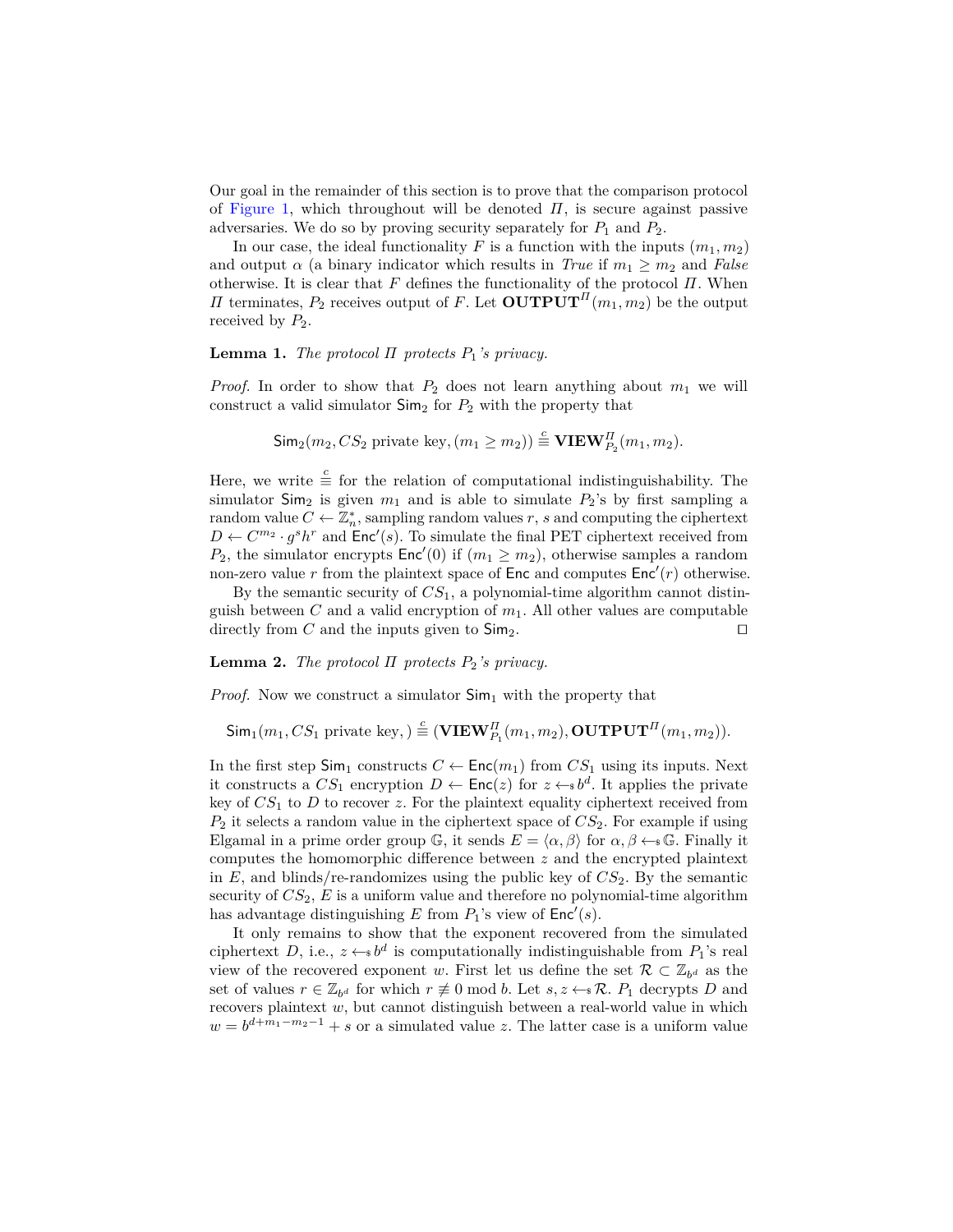in  $R$  by definition. To show the former case results in a uniform value in  $R$  it is sufficient to show first that  $(b^{d+m_1-m_2-1} + s) \mod b^d \in \mathcal{R}$  for all  $(m_1, m_2, s)$ , and second that the result is uniform in  $\mathcal{R}.$ 

First we note that  $(b^{d+m_1-m_2}+s) \mod b^d \in \mathcal{R}$  if  $(b^{d+m_1-m_2}+s \mod b^d) \mod b^d$  $b \neq 0$ . Since the inner and outer moduli share the same base we can reduce this to  $(b^{d+m_1-m_2} + s) \mod b \neq 0$ . Next observe that  $b^x \equiv 0 \mod b$  for all x, and thus we are left only with the requirement that  $s \mod b \neq 0$ , which is inherently satisfied from the definition of s. Therefore  $(b^{d+m_1-m_2} + s) \in \mathcal{R}$ . Second, since s is uniform in R then  $b^{d+m_1-m_2} + s$  will be uniform in R as well. Therefore an algorithm cannot distinguish between real values of  $w$  and uniform values in  $R$  with advantage and thus cannot distinguish between a real ciphertext  $g^{b^{d+m_1-m_2}+s}h^r$  and a simulated ciphertext  $g^zh^r$ . ⊓⊔

# <span id="page-14-0"></span>**7 Performance Analysis**

In this section we compare the performance of our protocol in [Figure 1](#page-10-0) against the 2-party secure integer comparison protocol of Damgård, Geisler, and Krøigaard  $(DGK)$  [\[8,](#page-18-0)[9\]](#page-18-1).

The primary difference between the respective approaches is that DGK performs its homomorphic operations on an element-wise encryption of the bitwise decomposition of the input integers, whereas our scheme performs the comparison inside a single encryption plus a plaintext equality test. This makes for an an interesting opportunity to compare the two approaches, since the bits of the plaintext space in our scheme grows linearly with the input size, whereas DGK uses logarithmically many ciphertexts with a logarithmic message space.

First let us consider messages in the range  $0 \le m < d$  and let  $m = a_k 2^k +$  $\cdots + a_1 k + a_0$  represent its binary decomposition. The DGK secure comparison protocol consists of  $k = \lceil \log_2(d) \rceil$  ciphertexts encrypting the coefficients  $a_i$  as

$$
\mathsf{Enc}_{\mathsf{DGK}}(a_i) = g^{a_i} h^r \bmod n
$$

in which generator  $g$  has a small order corresponding to the next largest prime greater than  $k + 2$ . Our scheme in its basic form consists of a single ciphertext which encrypts  $m$  directly as

$$
\operatorname{Enc}_{f_d}(a_i) = g^{b^{a_i}} h^r \bmod n
$$

in which generator g has a large order corresponding to  $b^d$ . As described in [Sec](#page-11-0)[tion 5.4](#page-11-0) we can extend the scheme to arbitrary bit lengths without resorting to linear growth in the modulus *n* by fixing  $b^d$  and performing multiple instantiations.

**Eight bits for the price of one?** For concreteness in this analysis we will set  $b^d = 2^8 = 256$ , and then compare a run of the DGK protocol involving 8 ciphertexts with an 8-bit message space against runs of our protocol involving a single ciphertext with a 256-bit message space of prime power order (plus a plaintext equality test). Messages of greater bit length, e.g., 16, 32, 64, etc, can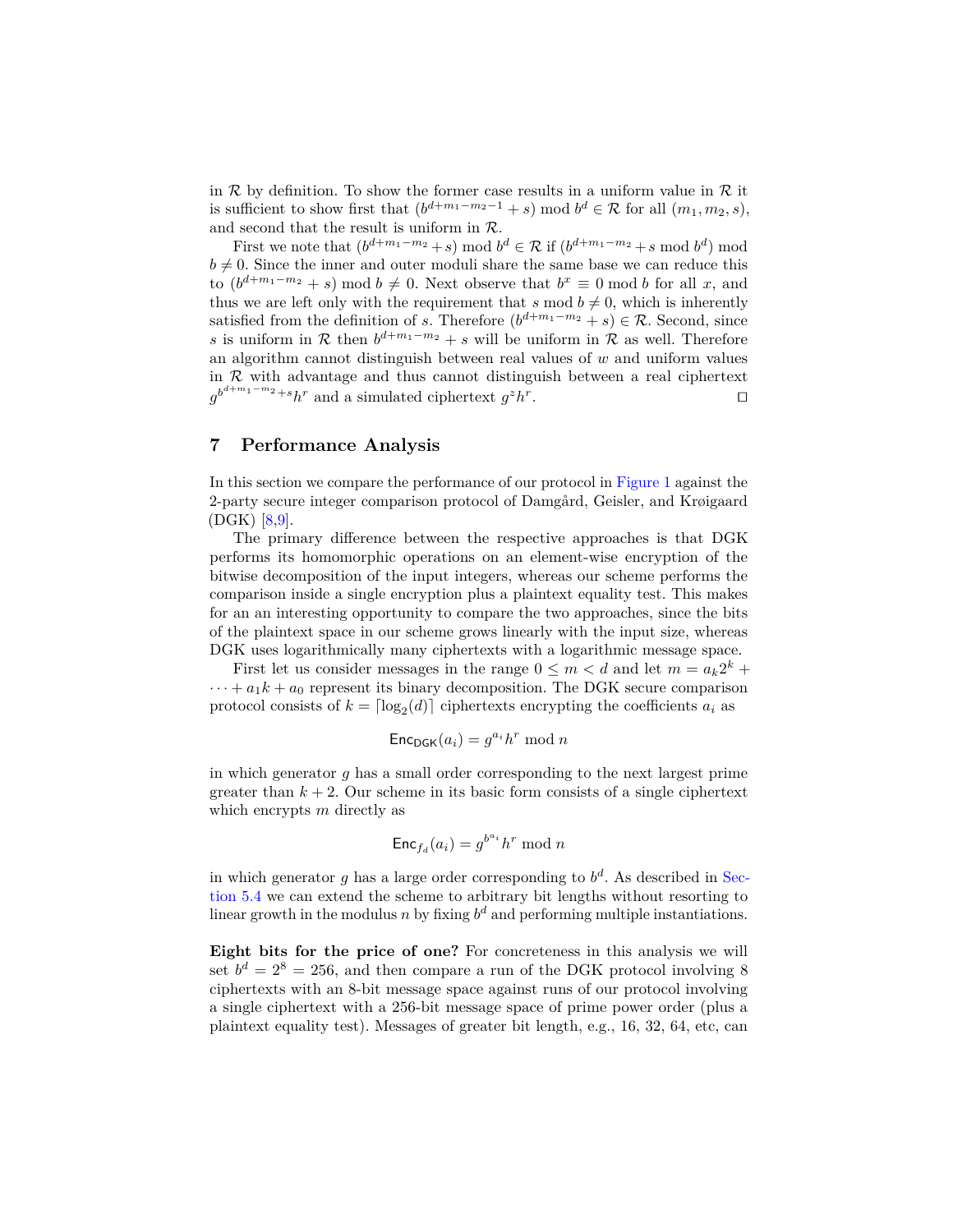be achieved through 2, 4, and 8 etc. concurrent executions of our protocol with the modification to the PET outlined in [Section 5.4.](#page-11-0)

**Encryption and Re-randomization Cost.** Notwithstanding the differences, from a performance standpoint the encryption operations are quite similar. Since the plaintext space is small, the main time consumer of time in DGK encryption comes in computing the random factor  $h^r$  mod  $n$ . We size these equivalently in both schemes (*h* has order  $p_s q_s$  in ours,  $v_p v_k$  in DGK). In both cases powers of and *ℎ* can be pre-computed, and computing *ℎ* is equivalent in both schemes, however computing  $g$  is generally more costly in our scheme since we're encrypting one 256-bit value, as opposed to 8 single bit values. Since a message in our scheme consists of only 1 of 256 possible values, we can store these powers of  $q$  in a lookup table to make encryption faster.

Since re-randomization is modeled as the homomorphic addition with the encryption of 0, this operation too takes an identical amount of time in both schemes. Blinding the plaintext space, however, consists of a variable-base exponentiation which (short of what can be accomplished through addition chains) is not readily optimized, and takes longer in our scheme, give its comparably larger message space.

**Decryption Cost.** Damgård et al. [\[9\]](#page-18-1) point out that decryption in their scheme can be efficiently performed in a short exponentiation modulo  $p$  (instead of  $n = pq$ :

$$
C^{v_p} \bmod p = g^{m v_p} h^{v_p} = g^{m v_p}.
$$

In the DGK protocol, decryption is only used to check if  $C^{v_p} \equiv 1 \mod p$ , and thus if  $m = 0$ . Nominally decryption in our scheme is almost as fast, given the message space consists of only  $d = 256$  possibilities for m. Our decryption scheme however must also account for the contribution of the secret exponent  $p_s$  in the plaintext space during decryption, i.e.,

$$
C^{p_s} = g_p^{mp_s} h^{p_s} \equiv g^{mp_s} \bmod p.
$$

In the description in [Section 4](#page-5-0) we used the factor  $x'$  to eliminate the  $p_s$  term in the exponent of g in which  $x = p_s x' \equiv 1 \mod b^d$ . However this requires the receiever to perform a  $(|p_s|+|b^d|)$ -bit exponentiation. This can be made more efficient by insteald computing  $C^{p_s}$  and then computing the discrete logarithm to recover  $mp_s$ , and then computing  $(mp_s)(p_s)^{-1}$  mod  $b^d$ . Taking the discrete log is efficient for a small base such as  $b = 2$ . In our implementation below we use pre-computation to optimize taking the discrete log in the subgroup of order 2 <sup>256</sup> to approximately the cost of about one 256-bit fixed-base exponentiation.

**Communication Complexity.** In terms of round complexity DGK is a twopass protocol: each party makes a single transmission. Our protocol is twopasses involving cryptosystem  $CS_{f_d}$  and two passes of  $CS_{\oplus}$  in the PET subprotocol. Both the  $CS_{f_d}$  and  $CS_{\oplus}$  ciphertexts can be combined by  $P_2$  into a single transmission, making the overall protocol 3 passes.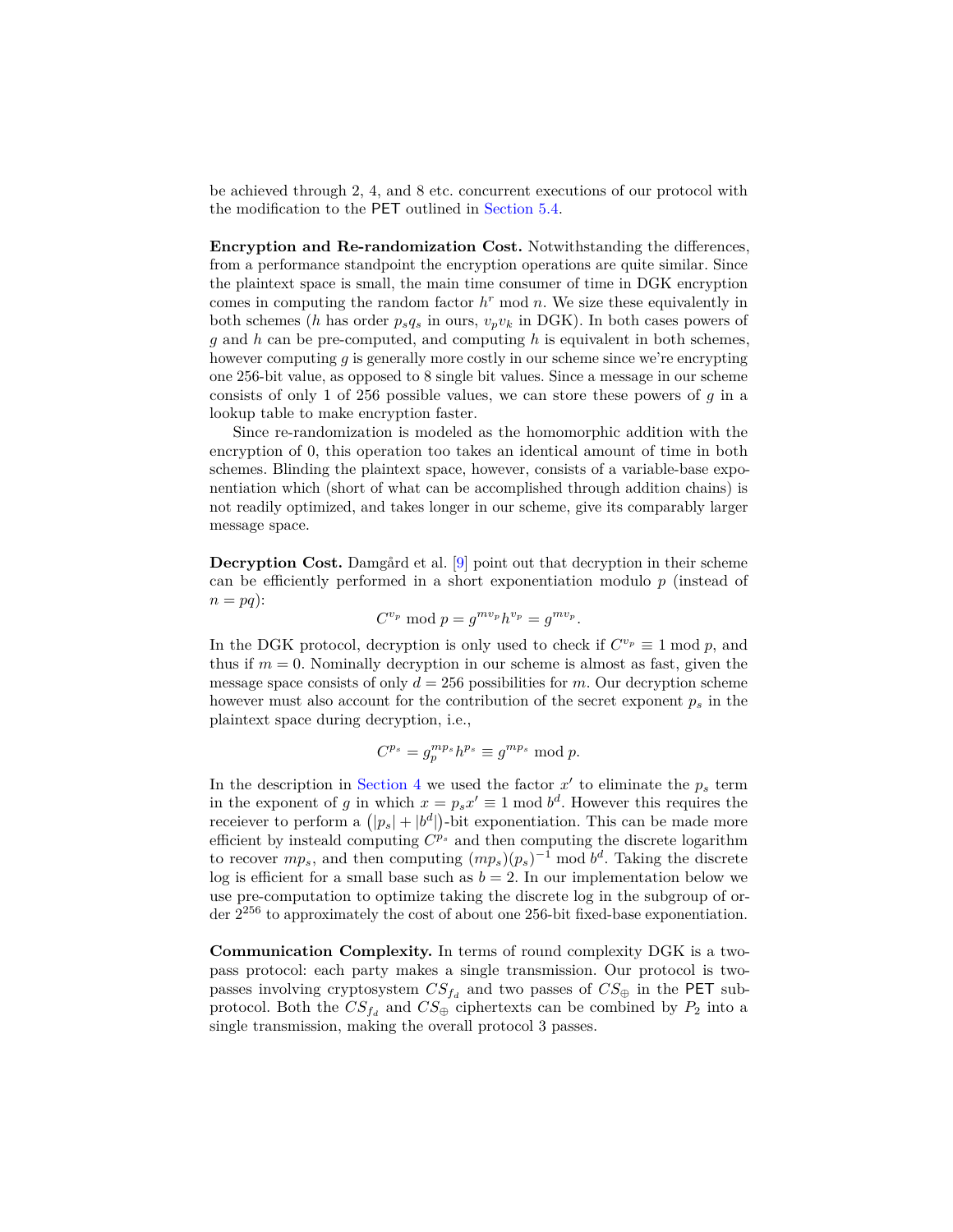In terms of communication complexity our scheme operates on an 8-bit number in a single ciphertext, compared to DGK which employs 8 ciphertexs of an equivalent size. When using elliptic curves  $CS_{\oplus}$  its contribution is relatively small. As an example, at the 128-bit security level each party in DGK transmits 24*kb* per comparison. In our scheme each party transmits 3.1kb—a reduction of 7.7 times, with an asymptotic trend towards 8x at higher security levels.

As a simplifying assumption we did not factor in the time cost of network transmission, though it would only impact performance in our favor given the significant difference in the total communication cost between the two protocols.

**Cost of PET and**  $CS_{\oplus}$ . Our protocol uses an additional cryptosystem  $CS_{\oplus}$  to securely test for plaintext equivalence. The primary requirement of  $CS_{\oplus}$  is that it be semantically secure, additively homomorphic and that the message space be of a large prime power. Many such schemes exists, providing us with a range of options.

In particular for performance we use exponential Elgamal and implement the group over a fast elliptic curve in order to minimize the cost of the  $PET<sub>CS<sub>fl</sub></sub>$ sub-protocol relative to  $CS_{f_d}$  operating in  $\mathbb{Z}_n^*$ 

**Parameterizations.** For cryptographic parameters we adhere to current  $NIST<sup>1</sup>$ minimum recommended guidelines on key lengths which prescribe bit lengths on the modulus and discrete logarithm groups. We note Groth [\[13\]](#page-19-11) conjectured that since the order of the randomizer space of his cryptosystem is hidden, for performance reasons it may be possible to safely parameterize it to a size smaller than what would typically be required to make the discrete logarithm hard. Coron et al. [\[7\]](#page-18-9) nonetheless found an attack on this approach essentially in  $O(\sqrt{p_s})$  time and  $O(\sqrt{p_s})$  space. Although the  $O(\sqrt{p_s})$  space requirement makes the attack strictly worse than generic methods for solving a discrete logarithm (and in fact a significant real-world implementation challenge), we argue it would be inadvisable to go below minimum recommendations on discrete logarithm groups sizes. We parameterize the bit length  $u$  of  $p_s$  and  $q_s$  (and corresponding DGK randomizer space) accordingly. Working at the 128-bit security level requires  $|n| = 3072$ .  $|p|, |q| = 1536, u = |p_s|, |q_s| = 256, \text{and } |p_t|, |q_t| = 1536 - 256 - \lfloor \log_2(2^{256}) \rfloor = 1024.$ The 192-bit security level requires  $|n| = 7680, |u| = 384$ , and the 256-bit level requires  $|n| = 15360, |u| = 512$ .

For the implementation of  $Enc_{\oplus}$  we use Elgamal implemented over an elliptic curve. We considered the using the NIST curve secp256r1, <sup>2</sup> but chose the Edwards curve Ed25519<sup>3</sup> for performance. For the DGK implementation we use the analogous parameterizations. Using the notation of [\[9\]](#page-18-1) we set  $|n| = 3072$ .  $|p|, |q| = 1536$ , randomizer space  $|v_p|, |v_q| = 256$ , and message space of order  $u = 11$ , which is the next prime up from  $\log_2(d+2)$ .

<sup>1</sup> <https://www.keylength.com/en/4/>

<sup>2</sup> <http://www.secg.org/SEC2-Ver-1.0.pdf>

<sup>3</sup> <https://ed25519.cr.yp.to/>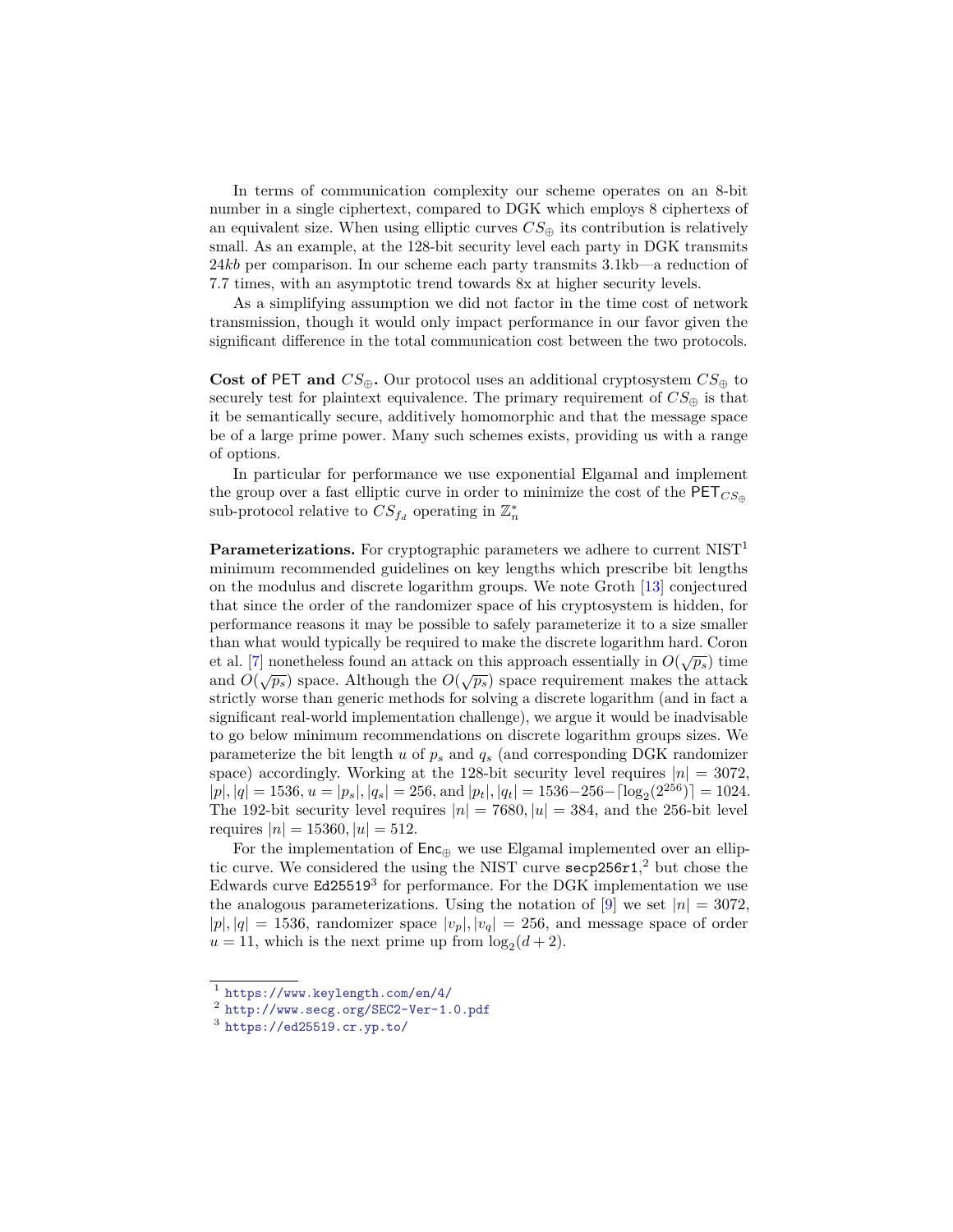| Security | Time (ms)   |                       |             |                        |                       |             |             |
|----------|-------------|-----------------------|-------------|------------------------|-----------------------|-------------|-------------|
| level    | DGK $[8,9]$ |                       |             | Our protocol Section 4 |                       |             |             |
| (bits)   | $Enc_{P_1}$ | $\mathsf{Comp}_{P_2}$ | $Dec_{P_1}$ | $Enc_{P_1}$            | $\mathsf{Comp}_{P_2}$ | $PET_{P_1}$ | $PET_{P_2}$ |
| 128      | 1.04        | 1.19                  | 0.46        | 0.13                   | 0.37                  | 0.26        | 0.01        |
| 192      | 6.02        | 6.56                  | 3.08        | 0.81                   | 1.70                  | 0.95        | 0.01        |
| 256      | 22.6        | 23.3                  | 12.8        | 2.84                   | 5.22                  | 2.88        | 0.01        |

<span id="page-17-0"></span>**Table 1.** Amortized per bit cost of secure integer comparison protocols for respective operations.

| Security | Total Time (ms) |              |         |
|----------|-----------------|--------------|---------|
| level    | DGK $[8,9]$     | Our protocol | Speedup |
| 128      | 2.7             | 0.8          | 3.5x    |
| 192      | 15.7            | 3.5          | 4.5x    |
| 256      | 58.7            | 10.9         | 5.4x    |

<span id="page-17-1"></span>**Table 2.** Amortized total per bit cost.

**Implementation.** We implemented the DGK protocol  $[8,9]$  $[8,9]$  and our protocol from [Figure 1](#page-10-0) in Python using the gmpy2 packages for optimized GMP-based integer operations. For  $CS_{\oplus}$  we used PyNaCl, a Python binding to libsodium<sup>4</sup> which has an optimized implementation of curve Ed25519. The implementation of  $CS_{\oplus}$  however was not complete since elliptic-curve based Elgamal requires point-additions, and most implementations of Ed25519 are focused on applications of ECDH and ECDSA and explicitly do not expose this low-level curve operation in their APIs. In terms of performance however, the contributions of point additions are minor relative to point multiplications, which in turn are minor relative to operations in  $CS_{f_d}$ . In each case we use optimizations such as pre-computation of fixed-base exponents and working mod  $p$  instead of mod  $n$ .

**Performance results.** We benchmarked on an Intel Xeon E5-2697A @ 2.60GHz using a single-threaded instance of each protocol. We ran each protocol 1000 times using random 8-bit numbers and recorded the online computation time (i.e., excluding building lookup tables). We present our performance results in Table [1](#page-17-0) amortized to the per-bit cost of each operation and show in Table [2](#page-17-1) that our scheme has a per-bit comparison up to 5 times faster than DGK.

The reason our scheme becomes relatively faster at higher security levels can be attributed to two factors. One is that the arithmetic operations in the RSA setting grow faster than their elliptic curve counterparts, diminishing the relative contribution of the plaintext equality test. The other is that the order of  $q$  is

<sup>4</sup> <https://github.com/jedisct1/libsodium>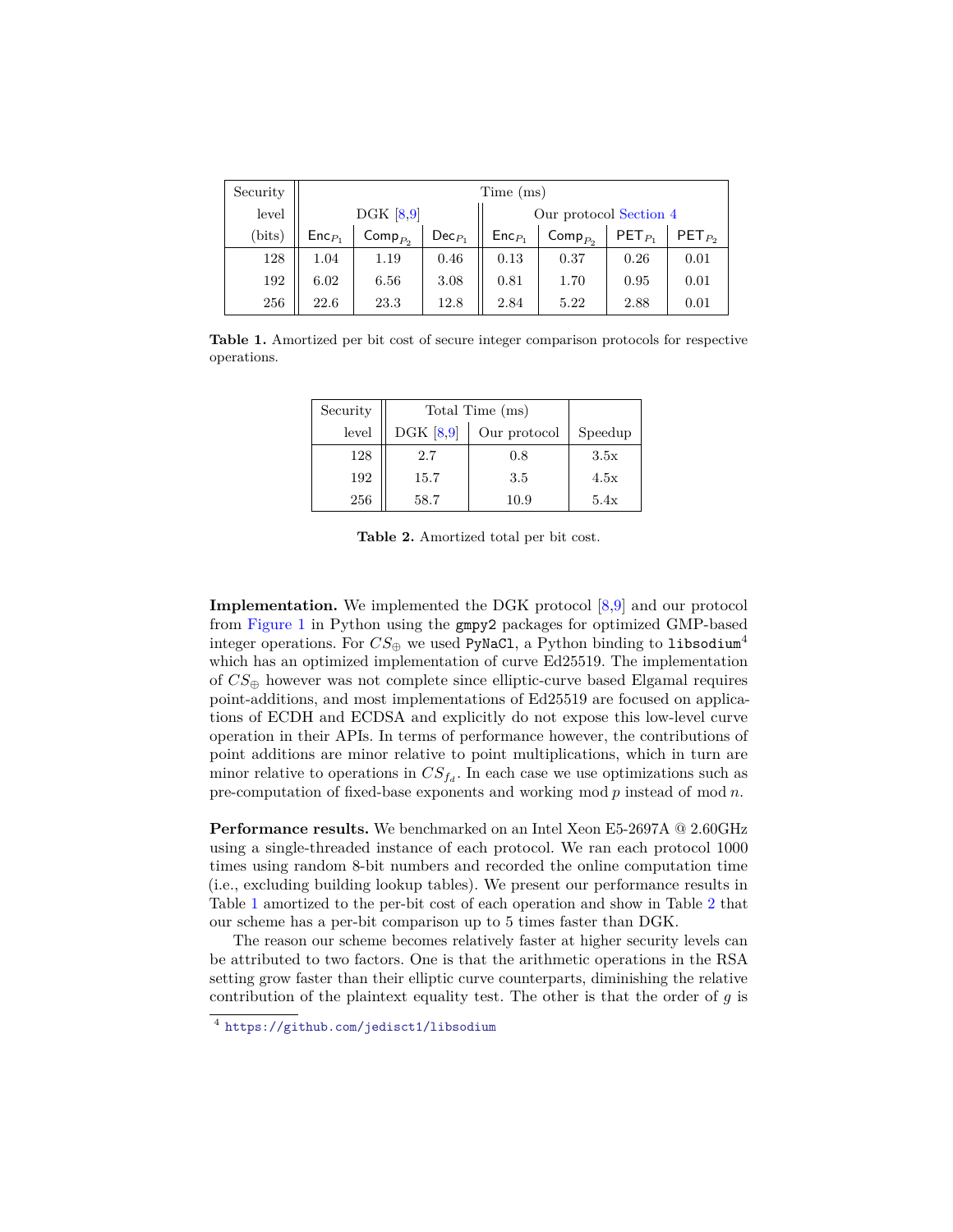fixed at 256 bits making operations in this subgroup (comparing, blinding, etc) contribute to the total in decreasing amount relative to operations in *ℎ* which grows at successive security levels.

# **8 Conclusion**

Even after all these years, cryptosystems in  $\mathbb{Z}_n^*$  continue to surprise us with new properties. In this paper we presented a new cryptosystem working in sub-groups of prime power order leading to a novel threshold homomorphic property. We exploited this property toward a public-key based secure integer comparison protocol that can perform the entire comparison in a single ciphertext faster than the conventional approach of using bitwise decompositions.

## **References**

- <span id="page-18-2"></span>1. B. Applebaum, Y. Ishai, E. Kushilevitz, and B. Waters. Encoding functions with constant online rate, or how to compress garbled circuit keys. *SIAM Journal on Computing*, 44(2):433–466, 2015.
- <span id="page-18-10"></span>2. J. Benaloh. Dense probabilistic encryption. In *Workshop on Selected Areas of Cryptography*, 1994.
- <span id="page-18-7"></span>3. I. F. Blake and V. Kolesnikov. Conditional encrypted mapping and comparing encrypted numbers. In *International Conference on Financial Cryptography and Data Security*, pages 206–220. Springer, 2006.
- <span id="page-18-11"></span>4. D. Boneh, E.-J. Goh, and K. Nissim. Evaluating 2-DNF formulas on ciphertexts. In *Theory of cryptography*, volume 3378 of *Lecture Notes in Comput. Sci.*, pages 325–341. Springer, Berlin, 2005.
- <span id="page-18-3"></span>5. R. Bost, R. A. Popa, S. Tu, and S. Goldwasser. Machine learning classification over encrypted data. In *NDSS*, 2015.
- <span id="page-18-4"></span>6. T. Chou and C. Orlandi. *The Simplest Protocol for Oblivious Transfer*, pages 40–58. Springer International Publishing, Cham, 2015.
- <span id="page-18-9"></span>7. J.-S. Coron, A. Joux, A. Mandal, D. Naccache, and M. Tibouchi. Cryptanalysis of the rsa subgroup assumption from tcc 2005. In *14th International Conference on Practice and Theory in Public Key Cryptography (PKC)*, pages 147–155, 2011.
- <span id="page-18-0"></span>8. I. Damgård, M. Geisler, and M. Krøigaard. Efficient and secure comparison for online auctions. In *Information Security and Privacy: 12th Australasian Conference, ACISP 2007, Townsville, Australia, July 2-4, 2007. Proceedings*, pages 416–430, 2007.
- <span id="page-18-1"></span>9. I. Damgård, M. Geisler, and M. Krøigaard. A correction to "efficient and secure comparison for online auctions". *Int. J. Appl. Cryptol.*, 1(4):323–324, 2009.
- <span id="page-18-5"></span>10. M. Fischlin. A cost-effective pay-per-multiplication comparison method for millionaires. In *Cryptographers' Track at the RSA Conference*, pages 457–471. Springer, 2001.
- <span id="page-18-8"></span>11. J. Garay, B. Schoenmakers, and J. Villegas. Practical and secure solutions for integer comparison. In *International Workshop on Public Key Cryptography*, pages 330–342. Springer, 2007.
- <span id="page-18-6"></span>12. S. Goldwasser and S. Micali. Probabilistic encryption & how to play mental poker keeping secret all partial information. In *Proceedings of the Fourteenth Annual ACM Symposium on Theory of Computing*, STOC '82, pages 365–377, 1982.